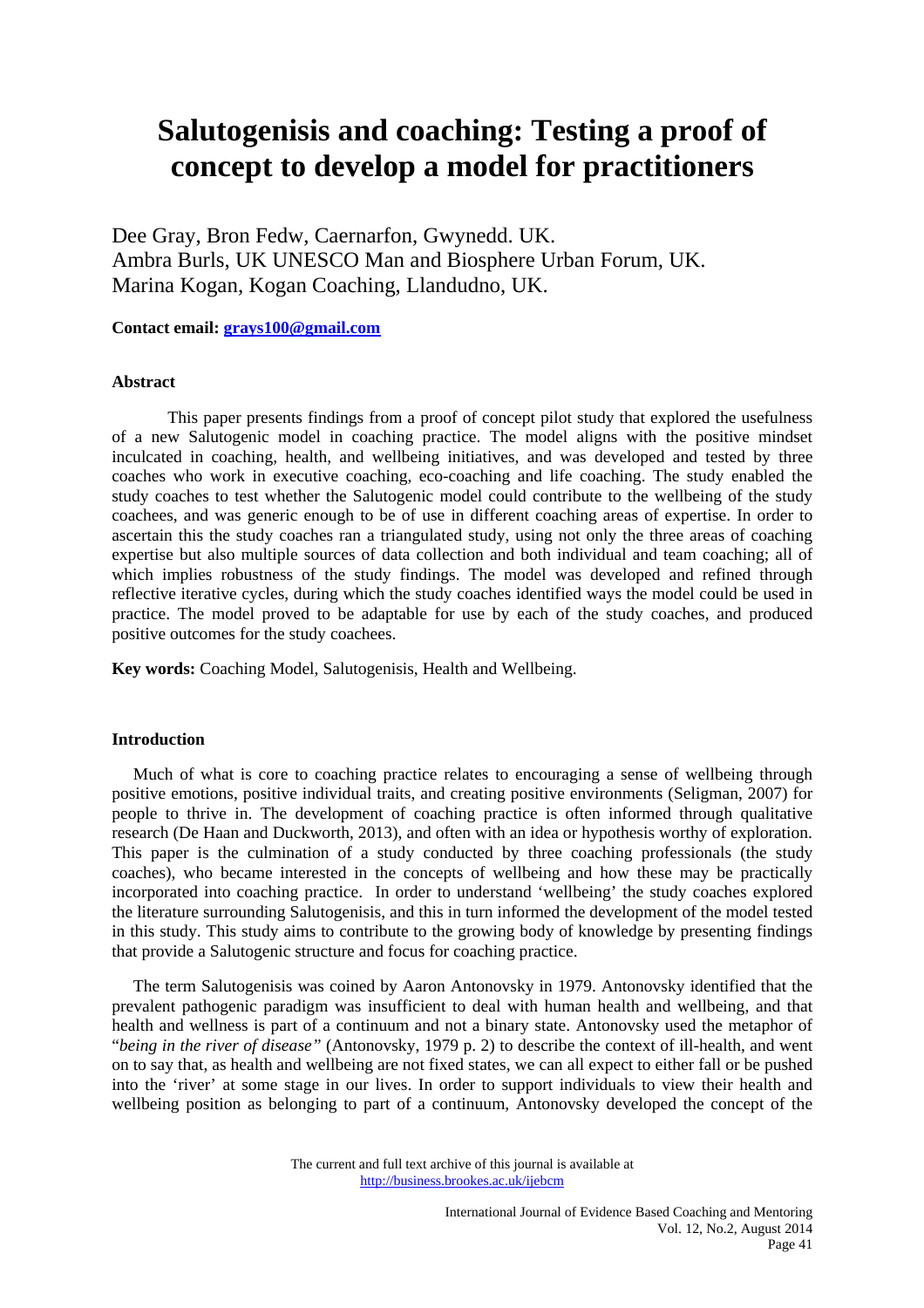Sense of Coherence (SoC). There are three components of SoC; these are, *comprehensibility, manageability* and *meaningfulness*.

 Antonovsky identified that the greater the SoC, the greater the chance of moving along the continuum towards a desired future state. He further stated that as there is no 'magic bullet' (Antonovsky, 1979 p.8) to climbing out of the river, we should foster a SoC as we may need to learn to live with a new stage of our lives at any time. Parallels with Antonovsky's SoC can be found in De la Vega's notion of '*primordial centre'* (PC) (De la Vega, 2009 p.157) or wholeness of the individual and the motivational aspects of Self-Determination Theory (SDT) (Pearson, 2011).These emphasise the relocating of the sense of self so that the individual can negotiate what is happening in their lives and construct new behaviours (Pearson, 2011).

 Developing a SoC about a current state and facilitating the return of an individual to a sense of wholeness is one that resonates with coaching practice. In practical coaching terms this requires bringing the coachee back to their 'primordial centre', and in order to do this it requires the coach to develop within the coachee a sense of being away from the centre and on the *'periphery'* (De la Vega, 2009 p.163). A process suggested by De la Vega that helps to achieve this is one familiar to coaches as it falls into the realm of '*challenging their assumptions…bring them to the truth'* (De la Vega, 2009 p. 163). The state of truth may result in seeing how we contribute to our own wellbeing and discover ways in which this may be improved upon (Wissing, 2002). By facilitating possibililities of a new wellbeing world view, the coach can encourage positive goal orientated (Edwards and Cooper, 1998; Luthans, Avey, Avolio & Peterson, 2007; Pearson, 2011) actions that re-engage the coachee with a sense of self-determined purpose. The authors suggest that the coach is in a position to act as one of the 'salutary resources' (Antonovsky, 1990) available to an individual who wishes to improve their wellbeing and positive life outcomes (Passmore and Fillery-Travis, 2011). The potential is not just to enable individuals to better cope with the 'river of disease', but to help them to detect and manage stressors that may lead to an undesired state.

 Given that coaching is recognised to incorporate a range of disciplinary approaches, this paper details the development of the Salutogenesis coaching model and explores how it may be a useful tool in coaching practice. The study coaches have used the Salutogenisis coaching model within their particular area of coaching expertise, this incorporates executive coaching, life/identity coaching and eco-coaching. Testing the model was based on the premise that its primary purpose was meant to *"enhance wellbeing, improve performance and facilitate individual and organisational change"* (Grant, 2005 p.1).

# **Salutogenesis and the study coaches practice**

#### *Executive coaching and Salutogenisis*

 Within the realm of executive coaching, much of coaching practice focuses on working with clients to deal positively with workplace stressors. Often brought about through organisational change (Steger, 2009; Seligman, 2007), these unwanted stressors tend to surface, and are experienced when individuals find themselves in a state of professional flux and uncertainty (Ladkin, 2010; Campbell, 2009, Cilliars and Ngokha, 2006). During this hiatus new roles and responsibilities have yet to be decided and defined (Gray, 2011). Facilitating the development of individuals through this period may be achieved both by providing opportunities for individuals to see patterns (Steger, 2009) in previous career choices, by encouraging a positive mindset towards goal setting (Bennis & Thomas, 2002: Grant, Curtayne & Burton, 2009; Osman, 2012) and guiding individuals towards a more desirable way of being (Grant, 2005; Pearson, 2011).

 Inculcating a positive mindset through Salutogenisis is gaining ground in organisational development practices (Cilliers & Kossuth, 2002; Carr, 2004) and, because of its theoretical basis (Cilliars & Ngokha, 2006), alignment with executive coaching (Aked, Marks, Cordon & Thompson,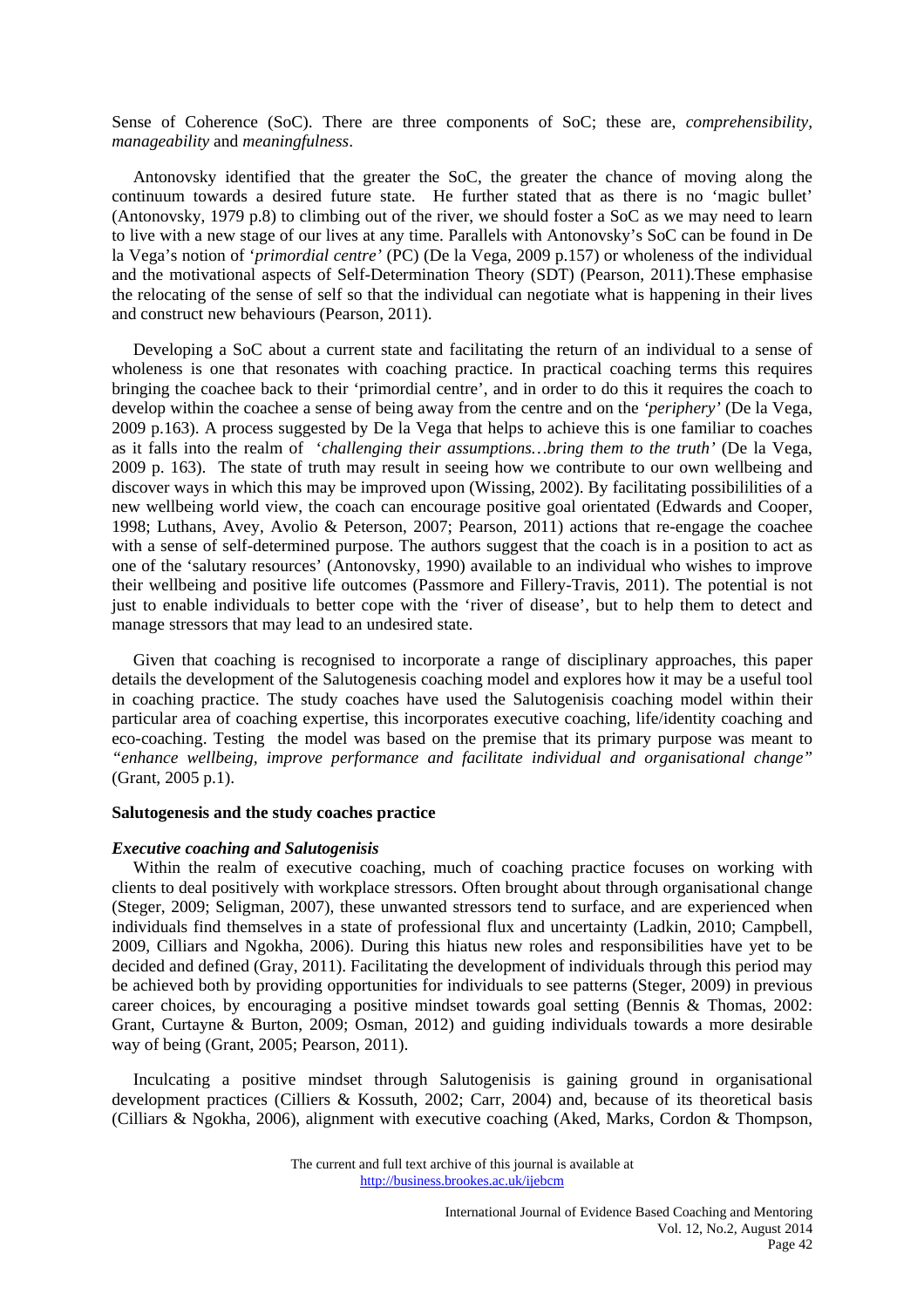2008; Grant, *et al,* 2009, Govindji and Linley, 2007, Sonn, 2009). This is because executive coaching involves encouraging a range of positive psychological practices that purport to sustain professional performance (Cilliars and Ngokha, 2006, Hultgren, Palmer and O'Riordan, 2013), and by developing a Salutogenic mindset individuals are able to navigate complex changing environments by maintaining both a strong locus of control (Antonovsky, 1990, Rotter 1990, Cilliars and Ngokha, 2006) and a sense of humanity (Williams, 2012). It is these individuals who are likely to not only survive organisational change, but also to flourish.

# *Eco-coaching and Salutogenisis*

 Eco-coaching is a new approach that combines coaching with outdoor experiential work, these elements act as a catalyst to stimulate deep changes in personal responses towards our natural ecosystem. Eco-coaching aims to encourage personal, holistic and sustainable health and to explore personal action in sustainability terms. It integrates developmental, educational coaching, therapeutic and facilitation methods to establish an '*ecological sense of self and place'* (Kickbusch, 1996 p. 5). Within eco-coaching Salutogenisis aims to align the mental, physical and social well-being of humans with the health of the environment in which we exist. The approach incorporates the concepts of ecohealth (Lebel 2003) and mental capital (Foresight, 2008), which have been applied in a variety of situations requiring behaviour change and personal development. Working with people's primordial core sense of identity, eco-coaching stimulates individuals to think more about the interconnectedness with nature and our relationship with it, sometimes leading to uncomfortable truths about the choices we all make in our daily lives. Where these uncomfortable truths could in fact distract from being proactive and positive about one's ability to influence self and others towards more 'eco-holistic' thought processes, eco-coaching seeks to enrich the mind with a sense of discovery, agency and hope. '*Embracement'* (Burls and Caan, 2004) of a wider system becomes possible and a realisation that anyone can act to change and influence the status quo is fostered. From this stance the coachees are helped to develop a positive psychological state, which promotes confidence to make the necessary effort to succeed in the challenging task of persuading others to become more sustainable (Luthans *et al,* 2007; Avey, Luthans and Jensen, 2009). This 'positive psychology capital' (Luthans et al 2007; 2010) development in the coachee is conducive to sustaining their resolve and builds resilience to attain success.

 Eco-coaching reflects 'the health-promoting benefits of participatory, empowering, multistakeholder processes' highlighted by Parkes and Horwith (2009, p 8), and, with the addition of an 'eco-salutogenic' dimension through reflection, it could encourage and motivate 'green health literacy'. The potential for this is to facilitate new ways of working, which will encourage further development of sustainable health actions.

# *Life coaching and Salutogenisis*

 Salutogenisis as a model within life coaching has been found to be useful to reduce stress and to help coachees gain control of their own life (Gyllensten and Palmer, 2005). The Salutogenic model also aligns with Kauffman's (2006) suggestion that "diagnosing" strengths and finding ways to reliably measure and assess changes over time, contributes to the coachee moving forward from a position of strength. Wood, Linley, Maltby, Kashdan, & Hurling (2011) and Biswas-Diener (2010) found that people who use their strengths are more likely to achieve their goals. Determining the coachee's values and beliefs are crucial in life coaching as it is this that depicts the life map of each client, his or her perception of the world and the blood line for a decision-making process (O'Connor and Seymour, 1990). Defining values as moral principles or accepted standards of a person or group shows the way people build their lives, sustaining congruence with values may determine happiness and satisfaction and how we value others (Chippendale, 2001). For life coaching, values and beliefs are at a person's core or the primordial centre and it is here that coachees can develop a SoC (Antonovsky, 1990) with the world.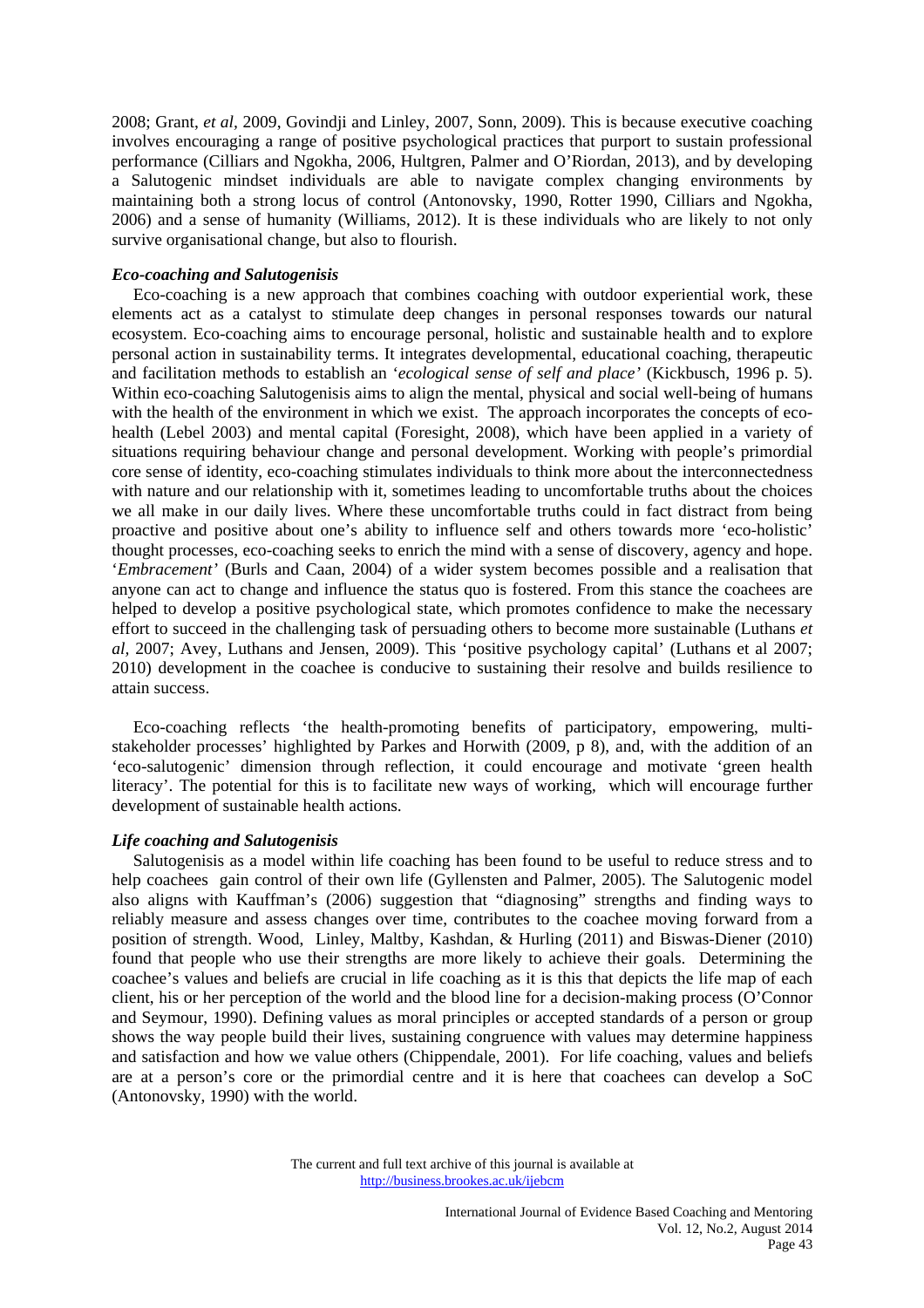In the modern world stress is omnipresent, but not all individuals have negative health outcomes in response to stress. Even being exposed to potentially disabling stress factors some people are in good health and managing their situations comfortably. Antonovsky described different influences on people's survival and what enabled them to adapt and overcome the most severe life-stress experiences; key to achieving this is the ability to perceive events as salutary through what have become known as 'G*eneralized Resistance Resources'(GRR)*. A life coach supports the coachee to locate GRR's and develop a SOC by inculcating self-belief of being in control in new and challenging situations. These factors are crucial for life coaching processes and enable coachees to either gain control of events, or to develop a reliable working strategy to achieve desired outcomes.

# **Methodology**

 The Salutogenic model was borne out of reflective discussions amongst the study coaches during Coaching Network Continuing Professional Development (CPD) Action Learning (AL) sessions. The study coaches realised that the literature and recent Salutogenic practices incorporated into health and wellbeing initiatives (Aked, *et al* 2008) aligned with their tacit knowledge of professional coaching practice. This awareness initiated further discussion and exploration of Salutogenisis and ultimately in the undertaking of the pilot study.

 The methodology that underpins this study falls within phenomenology and the 'lived experience' of the study coaches and coachees (Schwandt, 1994). Each study coach undertook the dual role of coach/researcher similar to that of teacher/researcher, which is common in Action Learning practice (McGill and Brockbank, 2004). Through a process of ongoing reflective discourse (Brockbank and McGill, 2006) the study coaches developed the Salutogenic model, identified a workable study design and peer reviewed study findings.

#### *Method*

 The methods adopted for the study include a literature review which used the following key words, coaching, life coaching, executive coaching, Salutogenisis, eco-therapy, and health and wellbeing. This provided sufficient material with which to explore the potential for a Salutogenic coaching model.

 The method of sampling for the study was that of purposeful sampling (Honigmann, 1982). Study coachees were accessed by the study coaches through their client base; clients were invited to be part of the pilot study and in doing so became 'study coachees'. Data collection was facilitated by the study coaches gaining permission from the study coachees to take notes that pertained to research and not just a coaching report. Each of the study coaches collected data immediately after each of the coaching 'episodes' and, in order to gain a sense of face validity, the interpretation of each episode was opened up for confirmation/disconfirmation with the study coachees. In addition, each study coach recorded their thoughts in a reflective journal. Data from both sources were subsequently explored through the use of mind maps and analysed at intervals by each of the study coaches, over a period of 8 months. This formed part of the overall reflective iterative process (Schwandt, 1994; Steier, 1991; Thomas, 2004).

#### *Data analysis*

 Data analysis consisted of searching coaching notes and journals for themes and trends that indicated whether the three mains aspects of the constructed model may have had a positive effect on the study coachee's wellbeing, and whether the study coaches themselves found the model useful in their coaching practice. This clustering of data centred on whether the study coachees arrived at an understanding or appreciation of what lay at their 'primordial centre', and how they may have ended up at the periphery from this. It also explored what might alert them to being away from their primordial centre in the future and, finally, whether the metaphor of a pathway that included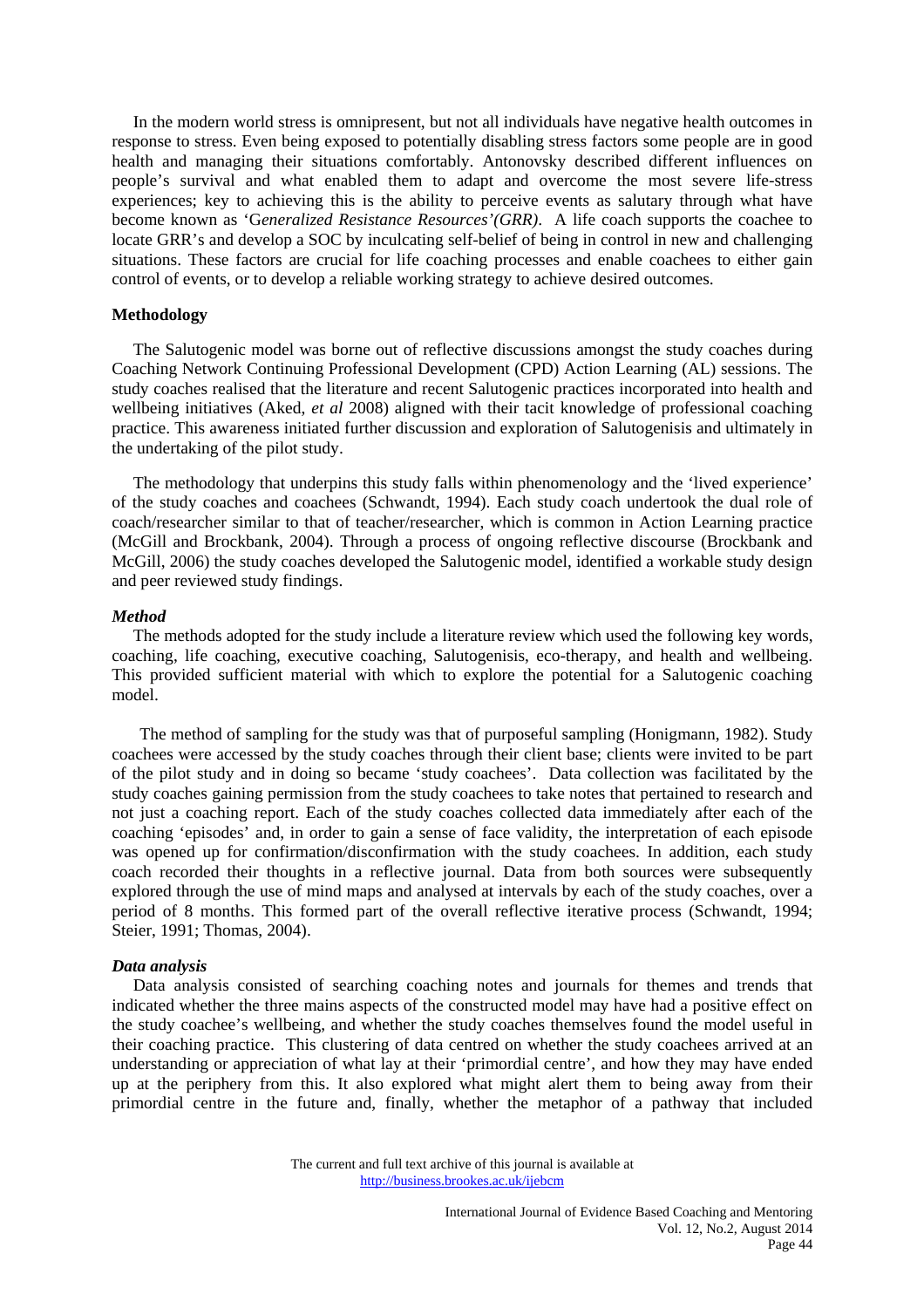developing a SoC through 'comprehension, management and meaning' was helpful in moving them towards a better state of wellbeing.

## *Development and testing of the model*

 The model developed for this study was primarily drawn from De la Vega's (2009) model of the arc of ontological coaching and Antonovsky's seminal work on developing a sense of coherence. The Salutogenic model underwent 5 iterative cycles before field testing and was constructed (Schwandt, 1994) as an empirical representation of the lived experiences and perceptions of the study coaches. The model has three significant features as shown in Figure 1: the first is located at the centre and depicts the 'primordial centre' or 'best self'; the second is the 'periphery' and is where you will become alerted to that something is wrong with your chosen path; the third is the 'pathway' that takes you back to being or realising your full potential.



# *Fig.1 Salutogenic coaching model.*

 Through each of the 5 cycles the elements of 'comprehensibility, manageability and meaning', known to contribute to a Salutogenic mindset, were explored by the study coaches. During each discussion a mind map was constructed to represent the lived experiences of the study coaches in relation to their previous and current coaching practice. Over time this exploration enabled the study coaches to develop indicators that would be used within the model. So, for example, during the testing of the model the study coaches looked for where the model supported:

-Comprehension and understanding of current situation - '*I know what is happening and I can reasonably predict some future outcomes'* 

-Manageability of current situation – having a locus of control – being resourceful- becoming resilient '*I know what can I do about it, I have skills, support and resources that will bring things into my control'*

-Finding meaning in current situation – self efficacy and self-determination and potency *'I know why is this happening, and I can learn from it, there is a good reason or purpose to care about what happens'* 

 The model was tested by each of the study coaches within their professional area of practice. Each study coach used the qualitative experiential and reflective case study approach (Fazey and Marton, 2002) and each of the study coaches went through the same coaching/research process. This process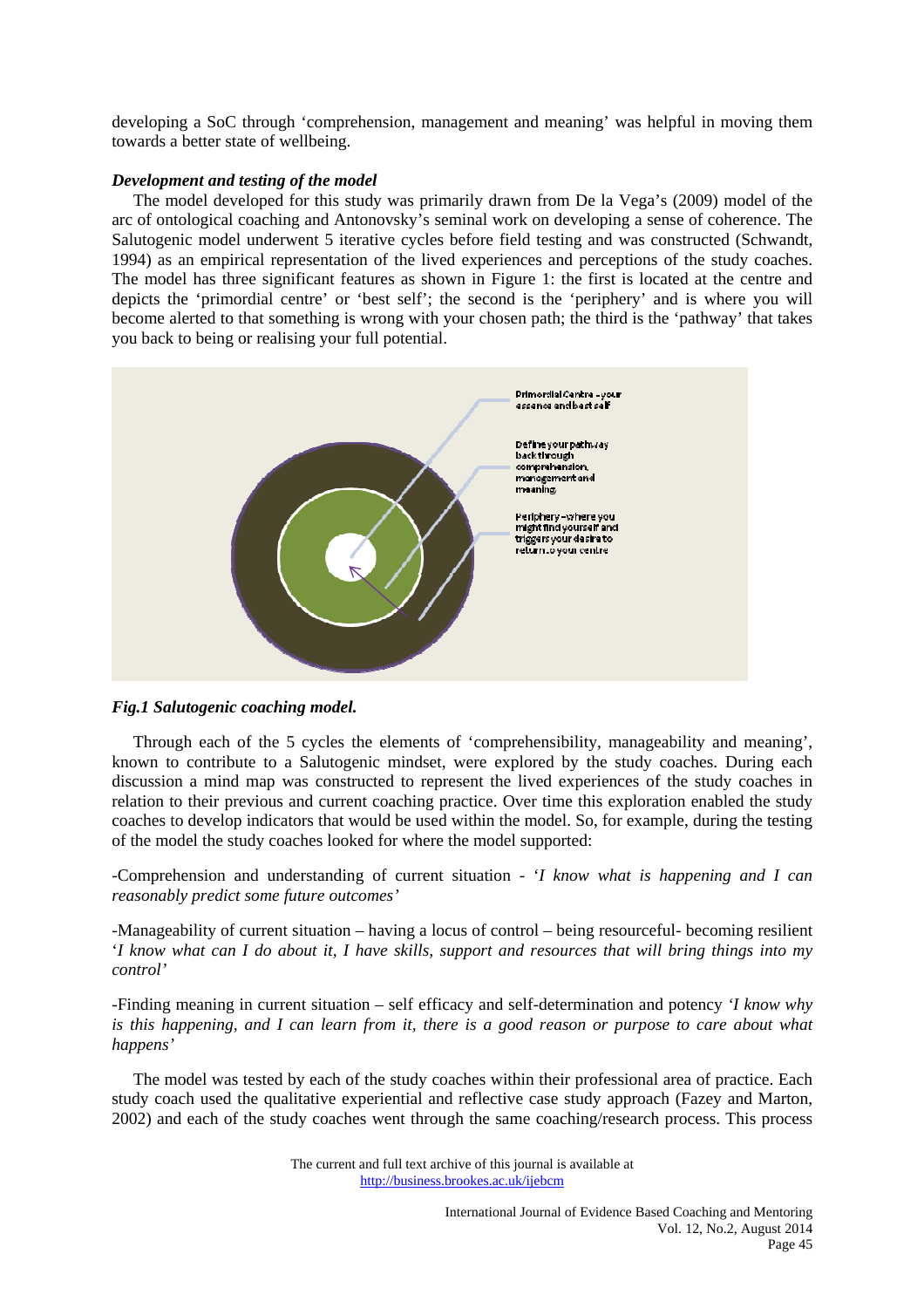enabled testing of the model for usefulness and positive outcome in relation to the perceived wellbeing of the study coachee. Once established, the coaching relationship facilitated both the testing of the model and the collection of data.

 The strength of the overall study lies in the fact that it was triangulated across three cases, each focusing on a specific coaching speciality and each with a different case study sample size. The study coaches also used a range of data sources that included note taking, reflective journals and observations in the field. Generalisation of the study findings are however restricted due to the fact that the study used only small purposeful or *'judgment sampling'* (Honigmann, 1982, p. 80). Study one used one study coachee and detailed the coaching experience over 10 sessions. Study two used a sample of 8 study coachees that were university staff and students from various departments who engaged with the eco-coaching programme for 12 weeks. Members were self-selected as they had a particular interest in exploring the domains of eco-health and eco-coaching. Study three used a sample of three study coachees who were coached over a period of three months.

 Permission was sought from all study coachee participants to engage with a process that required explicitly testing the Salutogenic model and the process itself. All study coachee participants were assured anonymity, that all data would remain confidential, and that they would be able to confirm/disconfirm data so that findings would be accurate and trustworthy. All study coachees were informed that they could withdraw from the study at any time and continue solely with coaching sessions if they wished. Permission to publish findings was gained retrospectively after study coachees had been offered the opportunity to confirm and edit the data findings.

## **Findings**

#### *Case Study One: Salutogenisis and resilience in executive coaching*

 For this single Case Study the Salutogenic model was tested with Ms S, a successful professional businesswoman who had initially requested coaching in order to feel confident '*presenting business opportunities to clients'*. The backdrop to the request was that Ms S's business needed to adapt to market trends and was undergoing significant change. During the transition Ms S had seen an opportunity to increase her client base if she could develop her skills in public speaking and presentations. Ms S was a senior business partner but her leadership had traditionally operated from behind the scenes. Taking centre stage and representing the business in a climate of financial uncertainty was something that had caused her to challenge her long held assumptions about her leadership and management skills. Through our initial discussion it became apparent that the opportunity of changing her leadership style had resulted in feelings of being 'overwhelmed' and was negatively affecting her sense of wellbeing (Steyn, 2011).

 Ms S was coached for 6 sessions over a period of 10 weeks. In-between coaching sessions Ms S was given 'homework' designed to reframe (Goffman, 1974) negative perceptions. The Salutogenic model was used during the sessions and the client was provided with the model and encouraged to use it to identify when/if she found herself moving away from her desired primordial centre. Ms S's path to finding 'comprehension, management, meaning' (Sense of Coherence) was revisited in each coaching session and feedback to the client was framed in positive terms, this was designed to augment the Salutogenic approach of focusing on a positive mindset that contributes towards resilience (Palmer, Cooper, & Thomas*,* 2003, Govindji and Linley, 2007).

 During the first coaching session Ms S was asked to identify what she deemed to be her 'primordial centre'. Once this had been identified, Ms S was asked how she could recognise when she had moved away from it towards the 'periphery'. Ms S initially stated that her primordial centre was '*to be a good public speaker'* and that her periphery was one where '*I don't speak out, it means I am not criticised but I also don't get the reward of knowing what needs to be done'*.

The current and full text archive of this journal is available at http://business.brookes.ac.uk/ijebcm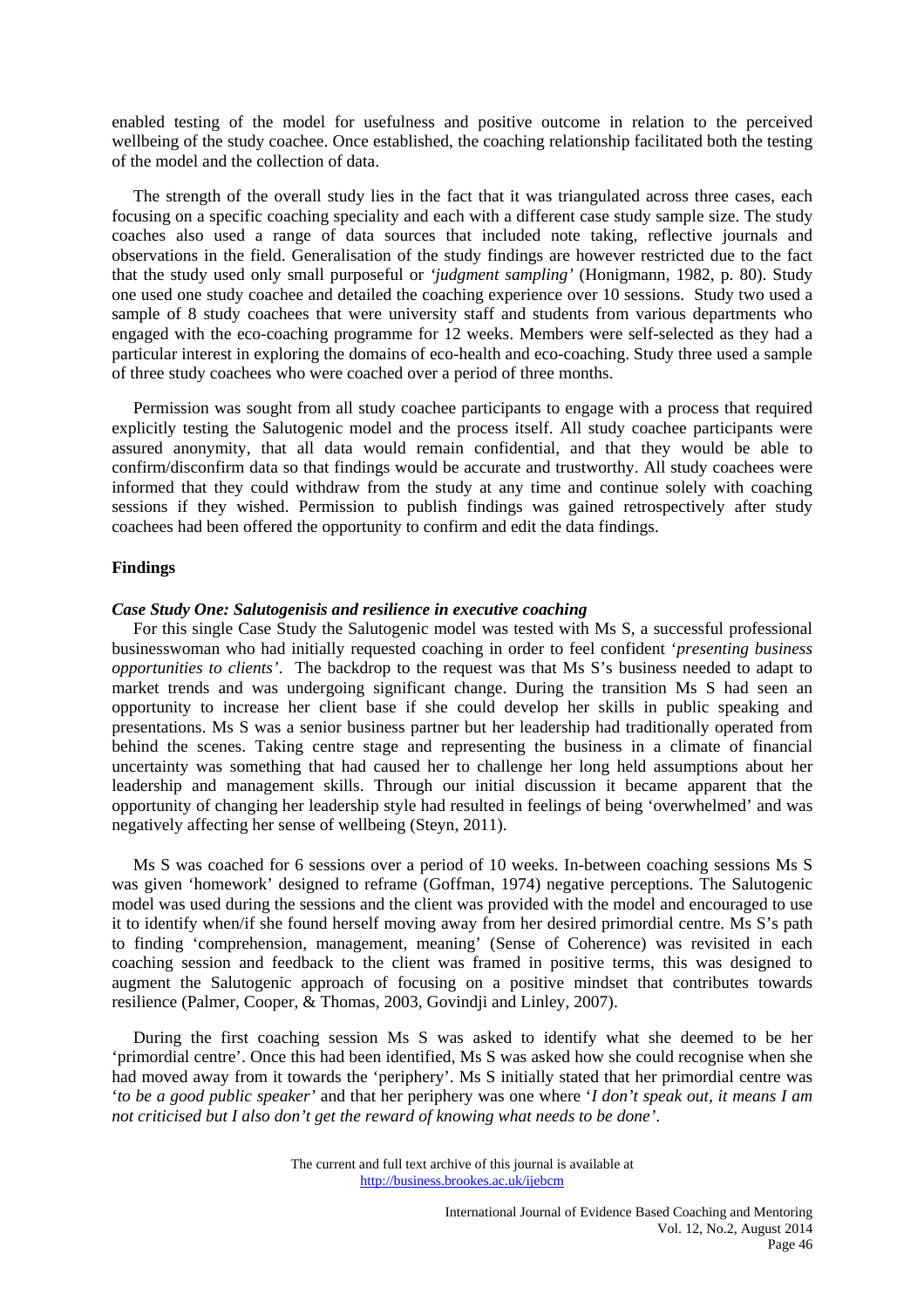A further exploration of being on the periphery surfaced in Ms S *'feeling overlooked', 'feeling frustrated', 'feeling less worthy'*. These personal features of being on the periphery proved to be important because, once these had been identified, Ms S could be encouraged to view these in a positive light. This was achieved by supporting Ms S to reframe the signal that her peripheral feelings were sending her a positive message to act.

 Once the primordial centre and periphery had been established, a Salutogenic path between the two could be determined. In essence what this meant was that Ms S could use planned positive actions to progress towards her ideal state (De la Vega, 2009). The pathway was marked by key questions that focused on what Ms S *comprehended* of the situation; how she would *manage* the situation and what *meaning* she would find from ending up in the periphery, and in ultimately finding her way back to her primordial centre.

 The process enabled Ms S to comprehend and become adaptive to (Bennis and Thomas, 2002) the emerging emotions and challenges that surfaced during the sessions (Gray, 2011). These ranged from realising that she was afraid her new visibility would render her vulnerable, discovering that she lacked *'ownership'* of her voice so that her usual confidence was challenged, and recognising a mindset which had meant she steered away from leading from the front and had been less authentic as a leader as a result (Ladkin, 2010). By comprehending how she had moved away from her primordial centre helped us to revisit what the centre was for her. This time the response was different as Ms S stated that in reality her primordial centre was to be *'a real leader, to be seen, to be myself'*. In essence Ms S's newly developed SoC had led her to discover authentic leadership lay at the heart of her primordial centre.

 In order to facilitate Ms S to become independent of the coaching relationship, a process of identifying resilient cognitive and behavioural patterns were encouraged and practiced. These included the projection of a positive self-image, engaging the support of others, practicing leading publicly and rewarding her efforts, especially when she had experienced setbacks (Fredrickson, 2001; Grant, Curtayne and Burton, 2009). Resilient behaviour, such as moving forward with her action plan even when feeling afraid or uncertain, or persistence when presented with obstacles was highlighted during coaching sessions and used to reinforce a positive self-image (Aspinwall and Staudinger, 2003). To augment resilient cognition and behaviour (Osman, 2012) Ms S was asked to do two things. First she was given the Salutogenic model and asked to record if she felt herself moving towards the periphery and what she had done to move back towards her primordial centre. Secondly Ms S was encouraged to keep a reflective diary in which to record positive thoughts she had about planned changes, the support and resources she was able to access to achieve change and lastly to identify where her experience might be used to help others.

#### *Outcomes of study one*

 Some of these were self-reported outcomes, some were observed by the study coach who attended sessions where Ms S presented in public.

 The study coachee's progress began initially through coaching role-play sessions in which she assumed the role of leading meetings and presenting to a new customer/client group. This was followed by the study coachee setting and attaining new goals (Cilliars and Ngokha, 2006) of speaking publicly by making short speeches and announcements at meetings. During these critical phases the study coachee referred to the Salutogenic model to ascertain where she felt she was on her designated pathway and was encouraged to gain feedback from external sources as to her change in leadership behaviour (Kossuth and Cilliers, 2002; Gray and Williams, 2012).

 The coaching sessions followed the Salutogenic approach of focusing on the positive feedback Ms S had received and the positive feelings she had from it (Cilliars and Ngokha, 2006; Seligman, 2007). When the study coachee felt there was *'room for improvement'* the opportunity arose for her to move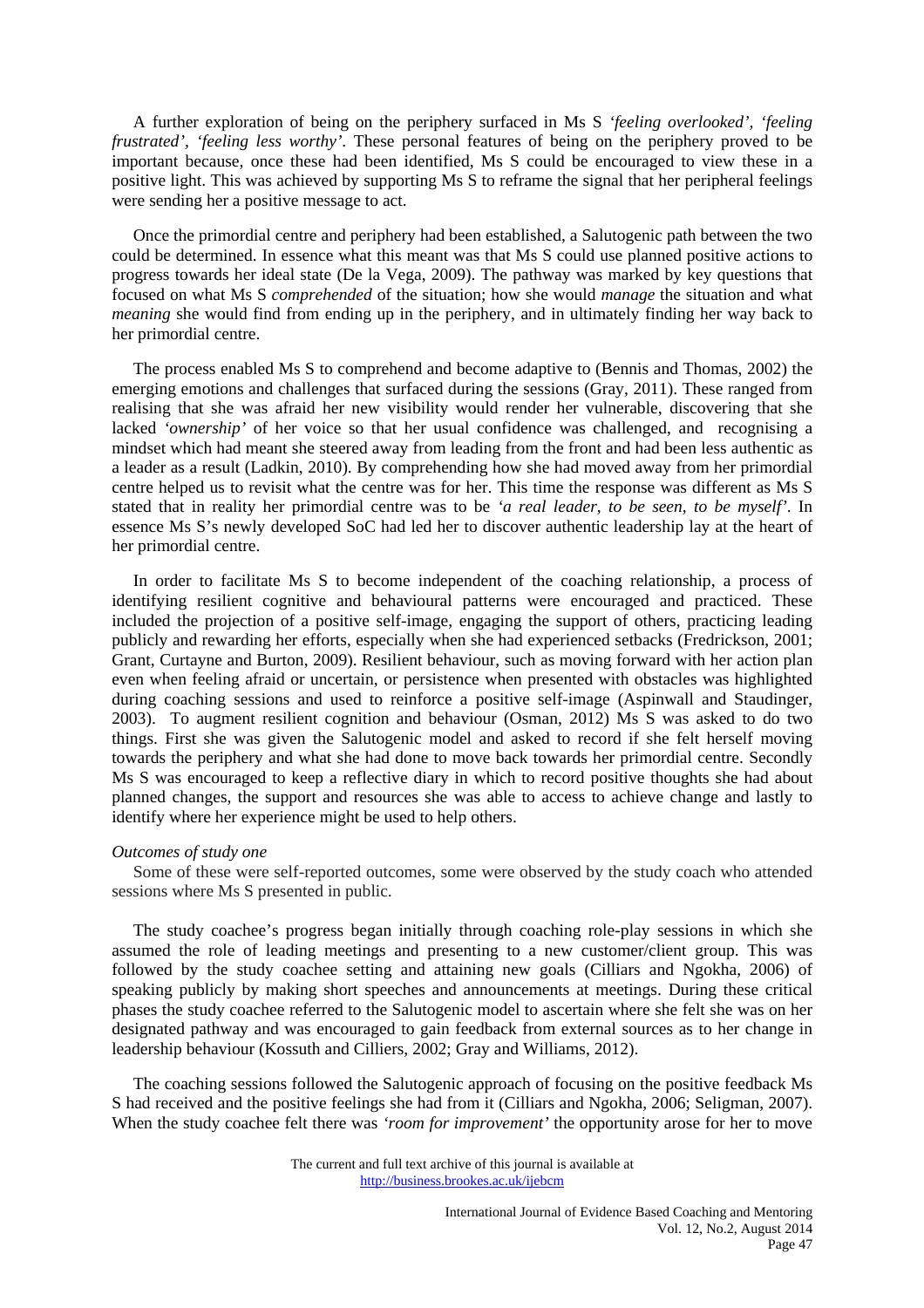forward and develop her leadership skills further. Ms S approached this by undertaking shared presentations with business partners to potential clients and then leading presentations to potential clients. Having and promoting a new positive sense of self, which included changing how existing clients viewed Ms S's leadership, resulted in her developing and presenting new workshops to existing clients that introduced them to a new product range.

While the change in Ms S's leadership behaviour was made explicit through a range of practical actions, the pivotal outcome came when Ms S reached a critical stage in her own understanding of self (Gray, 2011). This occurred during a coaching session in which we were revisiting what lay at her primordial core and culminated in Ms S declaring *that 'this isn't just about learning how to speak publicly is it, it is about being heard but it also about being seen to be heard!*' By reaching this new understanding Ms S gained a SoC about her true situation and was able to restate her leadership goals accordingly.

#### *Discussion of study one*

 Studies undertaken on how having a Salutogenic mindset has contributed towards a state of wellbeing are well documented (Fredrickson, 2001; Wissing, 2002; Cilliars and Ngokha, 2006, Grant, 2012; Steyn, 2011). Taking Salutogenic theories and putting them at the centre of executive coaching practice, aligned with the positive stance upon which coaching is premised (Peltier, 2001, De la Vega, 2009), and contributed towards a positive presentation of self (Goffman, 1959; Weick and Sutcliffe, 2007; Gray and Williams, 2012) for the study coachee. This suggests that incorporating the Salutogenic model within coaching practice was significant in achieving a desired behaviour change (Pearson, 2011). As the weeks progressed the Salutogenic coaching model was useful in surfacing constructive and destructive patterns of behaviour; these insights became central to coaching a new way forward (Palmer, *et al*, 2003, Ladegård, 2011) and were recorded as actions on the 'pathway' back to the primordial centre . In addition, use of the Salutogenic model produced evidence that enabled both study coach and coachee to evaluate progress, and to embed resilient thought and behaviours (Fredrickson, 2001). The Salutogenic model combined stimulating actions with reflective thinking (Ducharme, 2004); over time this may contribute to longer term resilience through selfdirected neuroplasticity (Schwartz, Stapp and Beauregard, 2005; Mezirow, 1990).

# *Case study two: Salutogenisis and eco-coaching*

 In this case study the Salutogenic model was tested within in an eco-coaching pilot programme for university staff and students with the aim of developing a collaborative 'green health literacy' philosophy across the university population. The programme ran for 12 consecutive weeks and members self-selected from a previous university green space collaborative group.

 The approach was one of team coaching, with the specific aim of helping the study coachees to discover and seize collective resources towards more effective and coordinated wellbeing (Hackman & Wageman, 2005). The Salutogenic model was used during the team coaching sessions and study coachees were encouraged to use the model to ascertain if they found themselves moving away from an identified primordial centre.

 The theories of *biophilia* (Wilson, 1984) and *attention restoration* (Kaplan & Kaplan, 1990) helped to explain to study coachees that they are naturally drawn to being in a healthier frame of mind and body when in direct contact with nature. In a metaphorical way their coaching journey relied on working from 'roots to canopy' (Burls, 2012), and included developing a personal growth action-plan that was borne from their coaching experience. The study coachees were encouraged to use the analogy located within the Salutogenic model of a journey from the periphery position, towards a more proactive and enabling position of sustainable healthy living.

 A non-judgemental exploration helped the study coachees to see where their 'roots' of thinking about personal wellbeing lay, what they may have been 'feeding off' in the social and personal sense,

The current and full text archive of this journal is available at http://business.brookes.ac.uk/ijebcm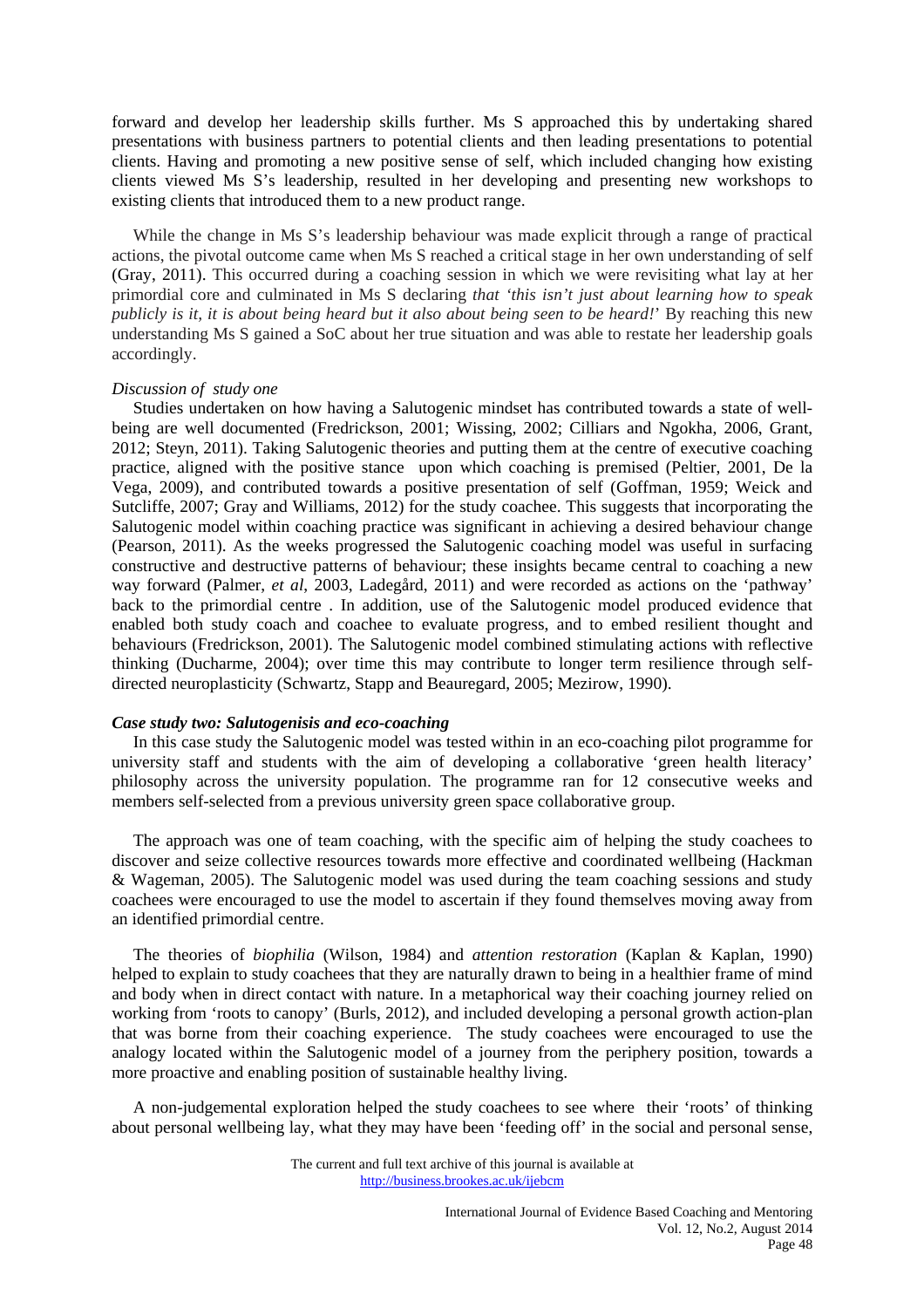and what may become part of their behaviour and values (Wahl, 2006). Being more proactive about personal well-being, by going further in the discovery of what lay at their primordial centre, was the key to the coachees' own exploratory questions. These questions were used to trigger discussion and helped participants to reflect on their individual interests, and how they may translate into actions such as an interest in growing healthy food and/or taking up a healthy pastime. By using a nonthreatening approach (Blakey & Day, 2012) to discover how sustainable living is healthy and is selfdirected, the study coachees began to develop a 'Salutogenic' attitude (Wahl, 2006). This attitude was surfaced by a team coaching approach (Hackman and Wageman, 2005), which helped study coachees openly share outcomes that they might derive from their reflections. Through this they began to detect new leverage points (Meadows, 2008) for sustainable behaviours within their organisation and at home.

## *Outcomes of study two*

 Overall the study coachees evaluated the Salutuogenic coaching model as enabling them to gain a new perspective and understanding of the importance of wellbeing through eco-health (Lebel, 2003).

 Through team coaching (Hackman and Wageman, 2005), the Salutogenic model facilitated a coproduced and more practical sustainable attitude to everyday work and personal lives. The study coachees stated that they were now able to link their own primordial core health beliefs to the principles of well-being (Goodwin, Mills & Spretnak, 2001) and to the eco-system. The study coachees also reported that they now felt confident to influence work colleagues and family members towards behaviour change that aligned with theirs. In short, the study coachees were able to connect health benefits with a self-elected role as pre-emptive and pro-environmental wellbeing change agents (Steg and Vlek, 2009). The study coachees also stated that they felt that the Salutuogenic coaching model enabled them to gain new skills, which would help to sustain eco-health activities in the future.

#### *Discussion of study two*

 Using the Salutogenic model helped the study coach to better locate the processes of behaviour change in the coaching episodes of this group. The journey was reflective in nature and developed through the progressive discovery of personal values and behaviours, in the interface afforded through team coaching (Hackman and Wageman, 2005). Members of the group started from varied personal positions of engagement with the ecosystem. Some had a blurred understanding of the reciprocal Salutogenic potential of a healthy person and healthy ecosystem, but over the 12 weeks programme they were able to assess their levels of self-determination and self-efficacy in developing or strengthening their resolve to be or become 'systemic thinkers and actors' (Burls 2012). By using the Salutogenic coaching model the study coachees were able to assess their own and others' comprehension of the level of choice and locus of control (Rotter, 1990). From here they found themselves being able to set 'courageous goals' (Blakey & Day, 2012), which included being instrumental in influencing others to protect their ecosystem's health. Ultimately the study coachees expressed that they should work together to evolve their own understanding of the 'Salutogenic attitude' (Whal, 2006). The Salutogenic coaching process guided the study coachees to a renewed sense of coherence with their own ecological 'best self' (or primordial centre), which in turn developed an 'ecological mindset' to be taken forward in their work and home lives.

# *Case study three: Salutogenisis and life coaching*

 In this case study the Salutogenic model was explored with three study coachees who had approached the study coach for professional life coaching. Duration of coaching for each person lasted for a three month period. The Salutogenic model was used to structure and guide each of the coaching sessions. The coachees were asked to use the model in between sessions in order to locate their position in regard to the primordial centre and periphery over time. This was augmented by asking the study coachees to state their desired goals at the beginning of each session, and to chart their progress towards these at the beginning of each new session.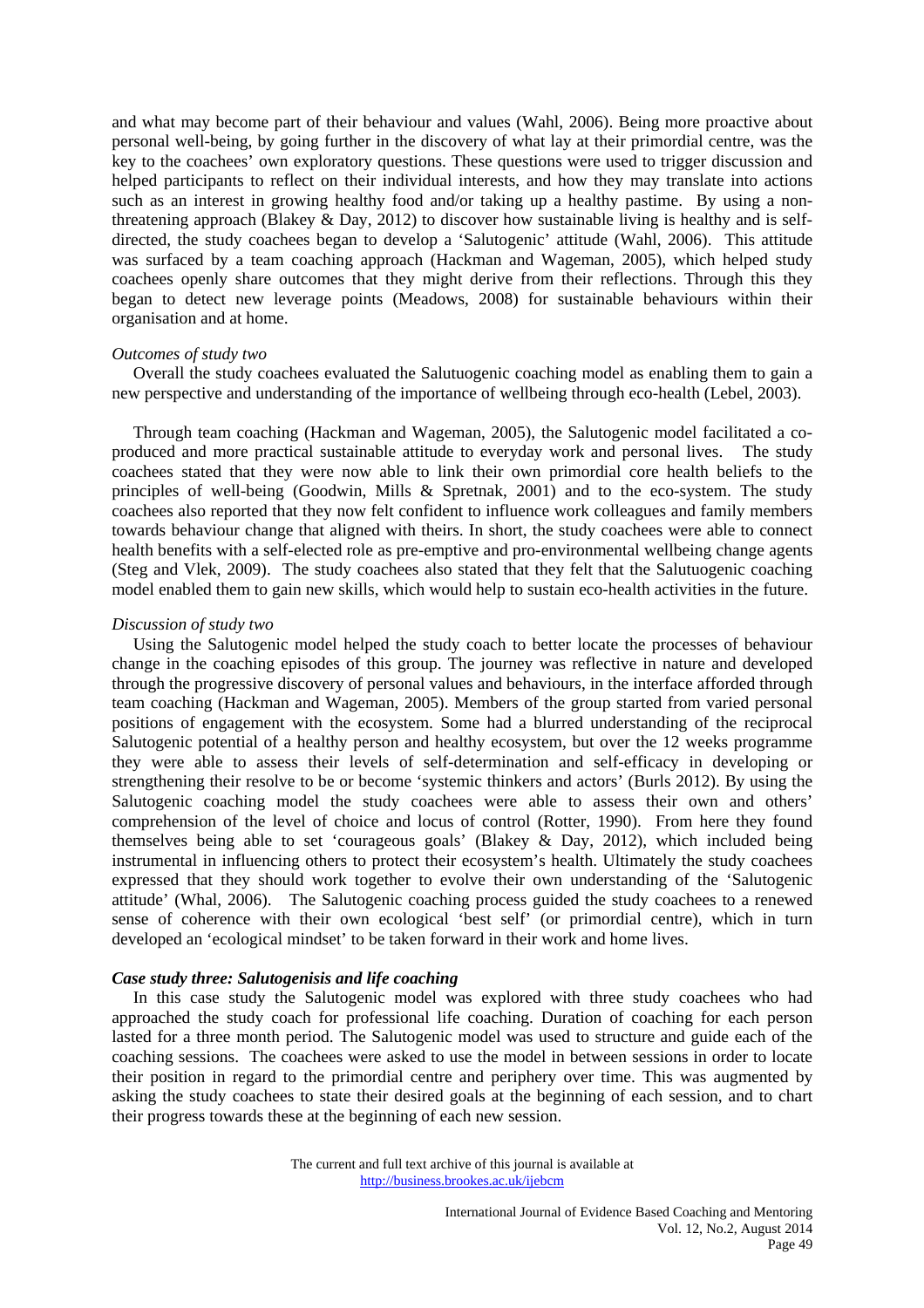The initial coaching session for each of the study coachees began by establishing their primordial centre by clarifying their values (Chippendale, 2001; Wahl, 2006). The process was not simple as the study coachees were addressing these issues for the first time in their lives, and as values are abstract notions the study coachees had to adjust to a reflective way of thinking. Investing time to surface values was important to enable the determining of "how strengths are manifested", (Biswas-Diener, Kashdan & Minhas*,* 2011). This was followed by asking the study coachees to establish their values in priority order to determine which of the surfaced values lay at the heart of their primordial centre. Through this process the study coachees assessed whether they were true to these values, or whether they may have been away from them on the periphery. While each study coachee considered ways in which to develop a SoC in relation to their current circumstances, each naturally appeared to focus on a separate element within the SoC paradigm (Cilliars and Ngokha, 2006). In order to convey this, the outcomes from each of the coaching sessions are discussed under each of the relevant headings.

*Comprehensibility as a component of SoC* – a belief that you can understand events in your life and reasonably predict some outcomes in the future (Cilliars and Ngokha, 2006; Steger, 2009)

 During the coaching session Ms T discovered that her desire for adventure was very strong and negatively affected her business as she did not like routine. Ms T would do her best to win a contract and would conduct sophisticated negotiations with a new potential client. This activity unlocked her desire to be *'risky [and] adventurous*' but then Ms T avoided proceeding with the required work since this led to routine. By assessing and comprehending (Steger, 2009) her values at her primordial centre Ms T discovered that ultimately these amounted to '*adventure and a sense of freedom'*. By using the Salutogenic model Ms T was able to see for the first time the imbalance of her current state and how this was affecting her wellbeing. She began to realise that being on the periphery from her primordial centre led her to pursue adventure in her work. By compartmentalising her "adventure" and "routine" activities she could better manage them by filling the "adventure" compartment the moment it was emptied from non-work related sources.

 As a result Ms T developed a meaningful understanding of her primordial centre. Ms T addressed the three components of SoC, comprehensibility, manageability and meaningfulness but it was through her growing comprehension (Steger, 2009) that it became clear to her why she was not being true to herself, and repeating a pattern that was ultimately destructive. Comprehending this led to empowerment (Crampton, 2000), and developing a more balanced systematic approach to her business operations, increased both her self-efficacy and her Locus of Control (LoC) (Pounds, 2012).

*Manageability as a component of SoC* **-** a belief that you have skills, ability, support and resources necessary to manage events and take care of things within your control (Evered, and Selman, 1989 Cilliars and Ngokha, 2006)

 During the initial coaching session, Ms W addressed an overriding feeling of helplessness and lack of control in her life (Pounds, 2012). We used the Salutogenic model to direct Ms W thoughts towards eliciting her core values, and through this process Ms W realised her core strength (Evered and Selman, 1989; Wahl, 2006) of resourcefulness. This enabled Ms W to re-establish her LoC and had the effect of increasing her confidence to deal with her life situation and reduce associated stress (Gyllensten and Palmer, 2005). A picture of resourcefulness was practically co-constructed ( Linley & Garcea, 2011) by drawing on Ms W's success as a teacher, and using specific examples of planning lessons, providing relevant learning material, and sustaining interest and motivation of the students. This process led Ms W to reconsider and deal with issues she had perceived as out of her control, such as gaining parental support for her students. Together we were able to devise her periphery to centre pathway action plan, which resulted in parents becoming more actively involved in supervising her students' learning, and paying for tuition on time.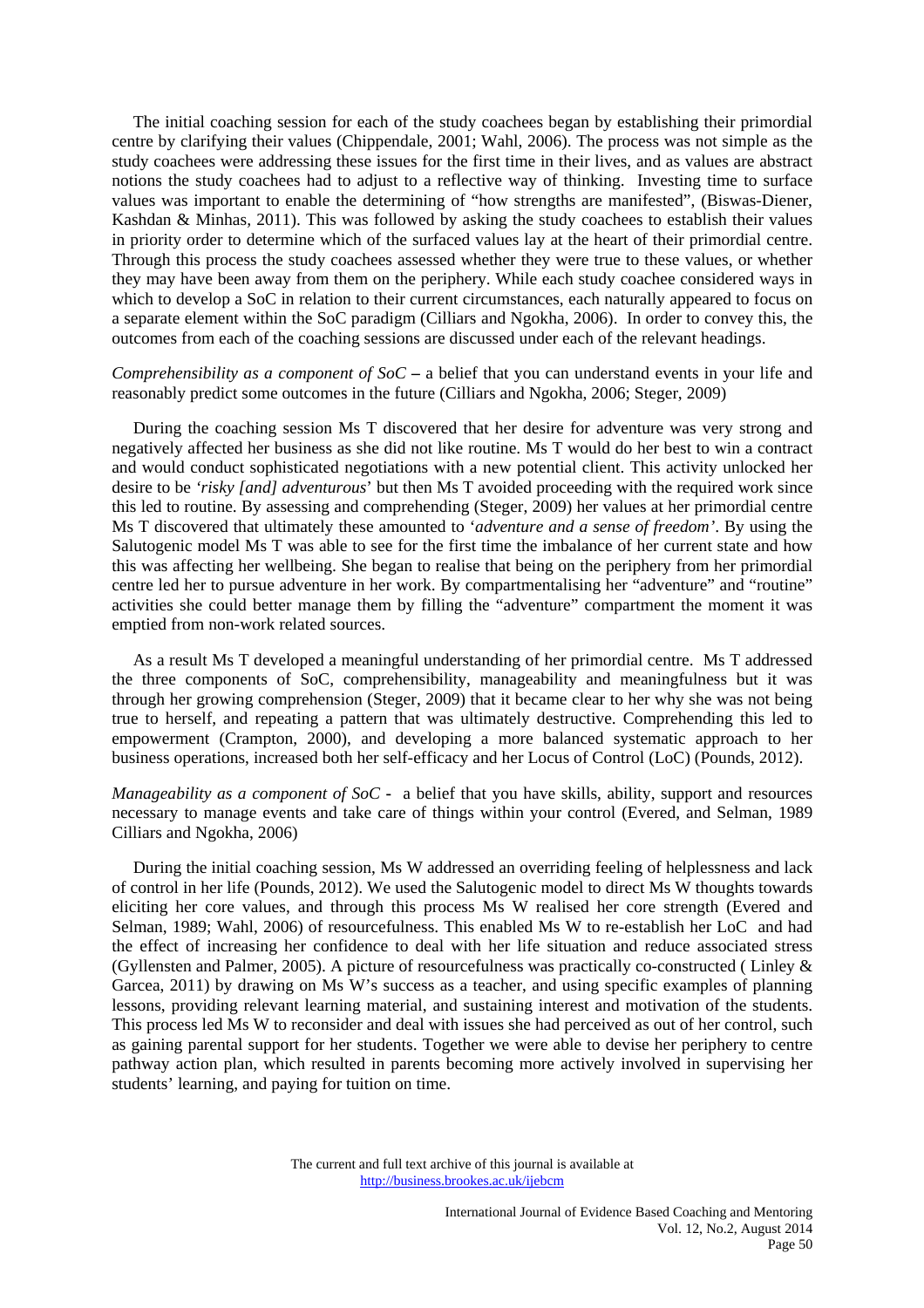The process culminated in Ms W gaining a SoC; manage a *'totally unmanageable'* situation and being able to sleep as she was free from '*worrying all night'.* By identifying and establishing Ms W's resourcefulness (Linley & Garcea, 2011), she was able to deal with other life situations with a sense that these too could be managed and that a positive meaning could be found in life challenges.

*Meaningfulness as a component of SoC* **-** a belief that things in life are interesting and satisfactory, that events in life are really worth it and that there is good reason or purpose to care about what happens (Antonovsky, 1979; Steger, 2009)

 Ms. F's request for coaching sessions was motivated by her feelings of being lost in life *'working day after day, drifting, dreading weekends'*. By utilising the visual aspect (Antonovsky, 1979) of the Salutogenic model we were able to draw out her core values and use them to determine what lay at her primordial centre. This culminated in Ms F depicting someone who needed to live a creative life and acknowledging that supporting others to reach their potential had taken priority over her own creativity. By ignoring her true self Ms F was experiencing a lack of direction and confidence. The coaching sessions were dedicated to elicit her creative passion, unlock desires in order to pursue it, and to give Ms F the skills to realise when she was on the periphery from these.

 The coaching process enabled Ms F to make crucial changes in her life which identified her need for a creative life at the heart of these.

#### *Outcomes of study three*

 Overall each of the study coachees gained benefit from using the Salutogenic model and it enabled the coach to structure each of the coaching sessions in such a way that the process remained focused and coherent.

 Once each of the study coachees had established their primordial centre it was easy for each of them to develop an action plan that facilitated the move from the periphery to the centre. Each of the study coachees reported feeling more positive and proactive in finding new ways to achieve their desired goals.

1) The study coachee 'Ms T' stated that she had realised a new perspective (Cilliars and Ngokha, 2006; Steger, 2009) of how to conduct her business, and this included follow-up strategies to deal with her clients. She also reported that using the Salutogenic model helped her to balance her business and personal life adventures which would contribute towards sustainability in the future (Sonn, 2009).

2) After reporting feeling a '*new sense of empowerment'*, study coachee 'Ms W' successfully introduced new practical strategies into her business. The study coachee relayed that she had found a new sense of herself by realising she had the power (Linley & Garcea, 2011) to move from the periphery to the primordial centre, which made her '*even more determined to succeed'*.

3) By using the Salutogenic model study, coachee Ms F stated she was able to reassess her life plan. She kept a reflective diary from the coaching sessions which she used to describe in detail the values at her primordial centre, and all the positive feelings and thoughts connected with that (Passmore and Fillery-Travis, 2011; Seligman, 2007).

## *Discussion of study three*

 The coachees in this study stated that they felt more empowered, in control, motivated and liberated from worries. The author suggests that the Salutogenic model acted as a superior force (Antonovsky, 1987), encouraging the study coachees to find an alternative identity that developed with a strong SoC. While each of the study coachees discussed all aspects of the SoC model, each focused on one of the three elements within SoC as being a deficit in their current lives (Antonovsky, 1990). The three study coachees reported that by engaging with the Salutogenic model they were able to make sense of their lives and respond to stressful situations in a constructive way. It brought about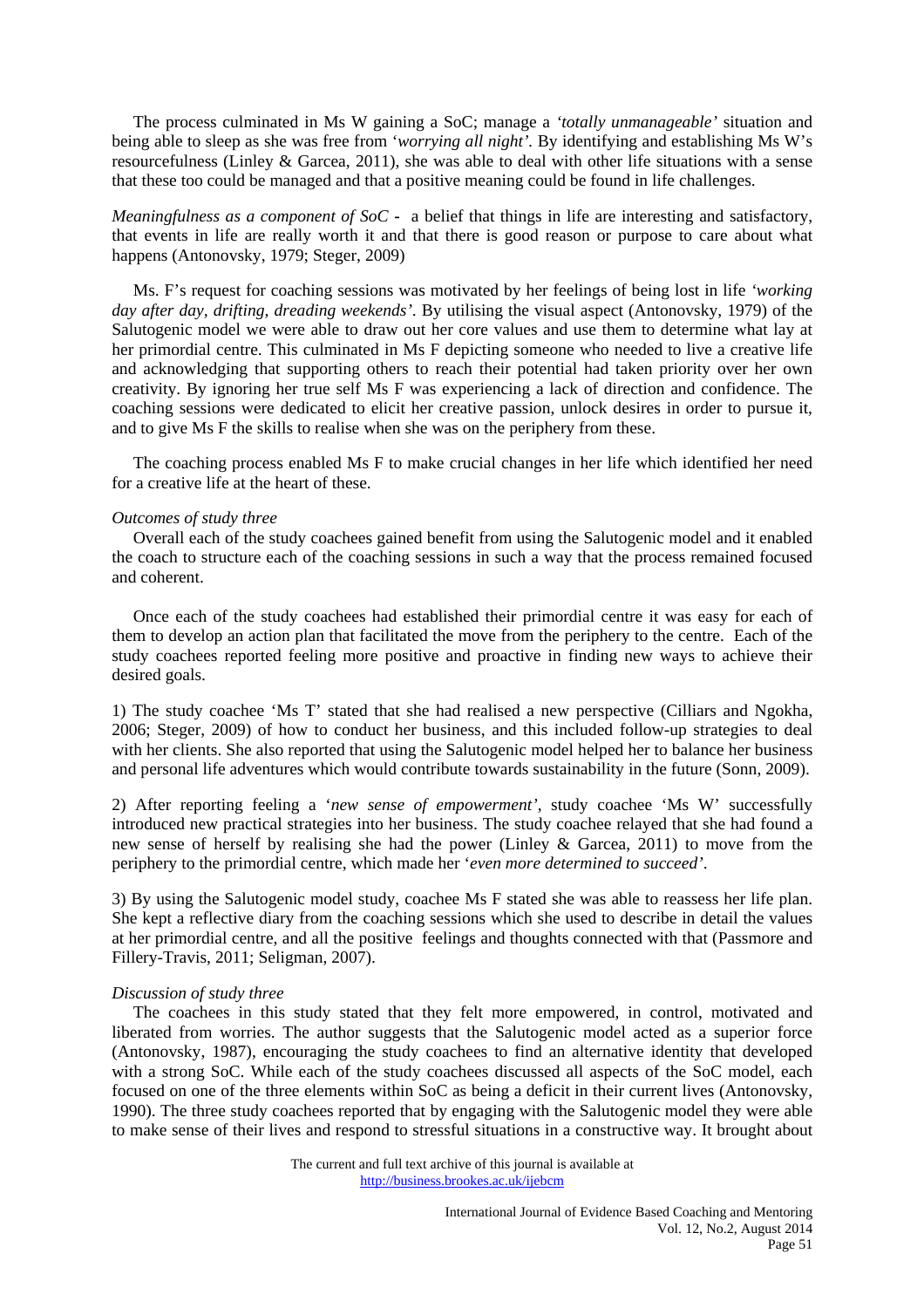a realisation in them that they could take control of their lives and return to their best self, located within their primordial centre (Antonovsky, 2005). By surfacing GRR's (Generalized Resistance Resources), and presenting these back to the study coachee, each was able to see that not only was there potential for positive change, but that this relied totally on them as individuals to act. By revisiting previously held assumptions about their lives, each coachee began to reconstruct a new world view that incorporated an understanding of their own SoC.

#### **Discussion of findings**

 The Salutogenic model underwent testing by three professional coaches in three different contexts. The iterative reflective process enabled the study coaches to discuss emergent themes and consider a range of explanations for the efficacy of the model as tested in the field (Brockbank and McGill, 2006). As a proof of concept the study coaches needed to ascertain whether the Salutogenic model fulfilled the primary purpose to *"enhance wellbeing, improve performance and facilitate individual and organisational change"* (Grant, 2005 p.1). Part of this purpose was to make the process of Salutogenic coaching simple for professional coaches, in essence there were two key questions: a) did the Salutogenic model work for the study coaches? and b) did it work for the study coachees? Testing of the Salutogenic model did not include comparing it with other models or processes, this study was simply to identify whether the Salutogenic model actually worked in practice.

 The study coaches discovered during and after the study that the structured three step process of locating the study coachee's primordial centre, identifying factors that alerted the study coachee to when they are on the periphery of this, and constructing a pathway back to the primordial centre was made accessible through the visual model. The model was efficacious in as much as it contributed to achieving known constructs within the Salutogenic paradigm (Cilliars and Ngokha, 2006); this resulted in progress towards self-actualisation and sustained resilience at an individual and group level (Carr, 2004; Campbell, 2009). The study coaches also found that, after an initial explanation of Salutogenic terminology, the study coachees found using the Salutogenic model easy to understand, and that it was also helpful between coaching sessions in keeping them focused on a desired positive future state.

 What was of particular interest in the data was the range of possibilities the Salutogenic model brings to achieve personal coaching goals. This was identified in the differences in which the study coachees naturally used the Salutogenic model to identify the core of their primordial centres. For example, in case study one the study coachee ultimately identified leadership as being at the core of her primordial centre, in case study two health linked to environmental action lay at the core of the study coachees' primordial centres, and in case study three adventure, control and creativity. Unlike some coaching, the initial objective was not to identify goals to improve performance, but to facilitate a process whereby the study coachees re-discovered who they were at their primordial centre and then to find a way back. The inference was that by doing so this would improve the wellbeing of the study coachees and, with that, their performance.

 There was an assumption by the study coaches that a primordial centre exists in each coachee, that it can be located, and that coachees were prepared to follow the Salutogenic model process. After reflecting on each of the case studies, the study coaches realised that some coachees may be too far from their primordial centre, perhaps caused by serious health issues or life traumas, and in these instances an incremental approach might be adopted to enable coachees to become their 'best selves'.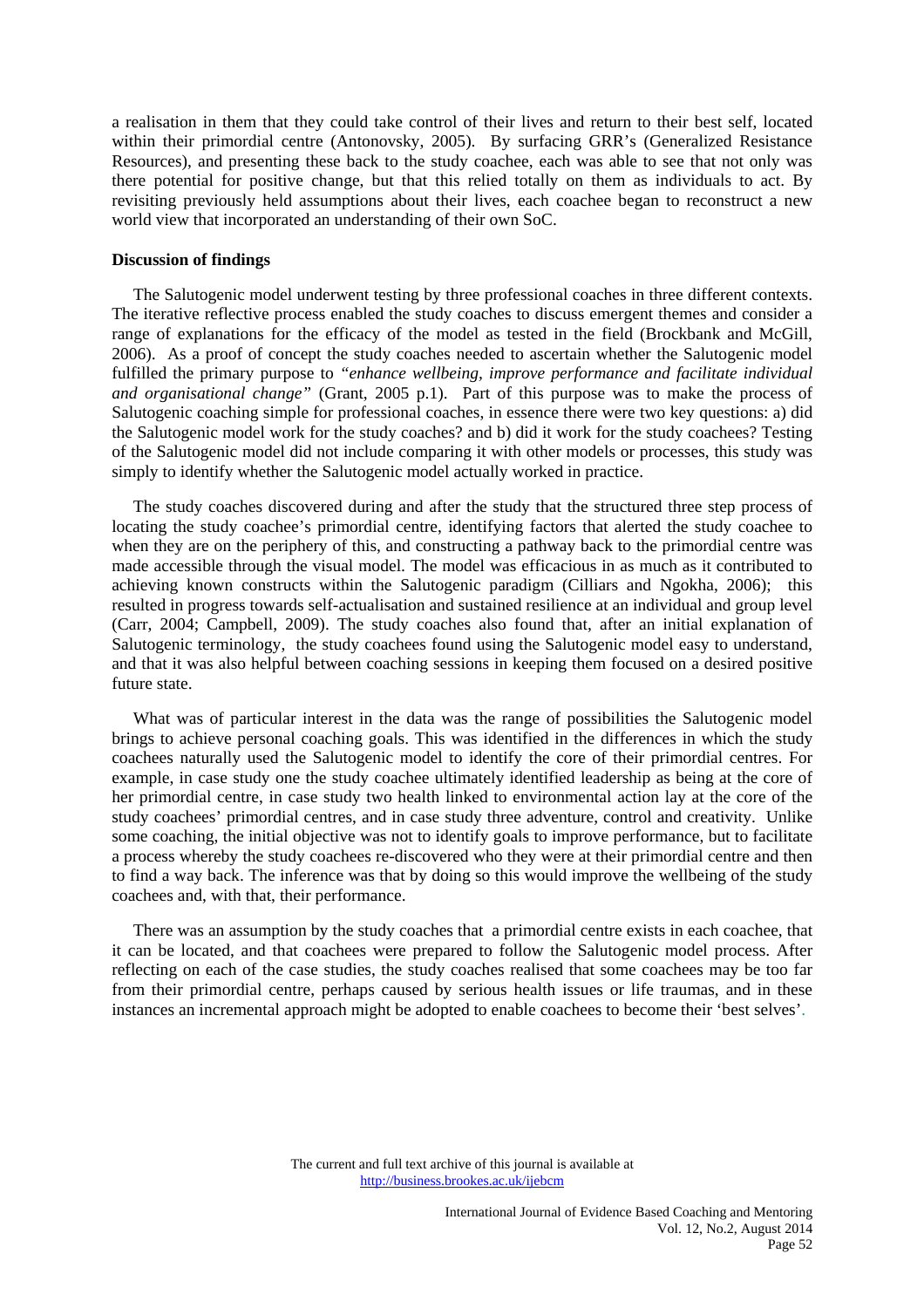

*Fig 2. Demonstrating the model: incorporating the primordial centres that emerged through the study and the methods used to facilitate the pathway from the periphery back to centre.* 

 The variety of techniques used to facilitate personal change towards 'comprehensibility, manageability and meaningfulness' (Antonovsky, 1990; Cilliars and Ngokha, 2006) along the 'pathway' were congruent with the professional coaching practice of each study coach. These were, the use of 'framing' (Goffman, 1974, Ducharme, 2004) in study one, 'reflective discussions and mindful approaches' in study two (Pearson, 2011) and 'questioning and reflecting' in study three (Crampton, 2001) and are located within the updated model in Figure 2.

 In order to ensure that the findings were valid and reliable the study coaches explored whether there may have been any external influences on the experiences of the study coachees (Brink, 1991) and data analysis was subjected to peer review discussion (Stier, 1991; Sayer, 1992). While it would have been impossible to identify all external factors that may have impacted on the study coachees, for the purposes of this study, the study coaches were able to ascertain that during the study period none of the study coachees had any other form of coaching or therapeutic intervention such as counselling, and all retained the same individual influences from their working and social environment. Apart from the variety of techniques used by the study coaches with coachees on the 'pathway', they all provided coaching using the same three step method. Although generalisability is limited due to the fact the pilot test was a small qualitative study (Honigmann, 1982), reliability can be inferred due to the fact that the model was robustly tested in what amounted to a triangulated study (Merriam, 2009).

# **Conclusion**

 For the three coaches this has been a positive and rewarding collective and collaborative exercise, which has stretched their competence and provided an opportunity for continuing professional development. It is always a challenge to experiment with new approaches and the expectations of both coachee and coach need to be considered very carefully to 'protect them from harm' during the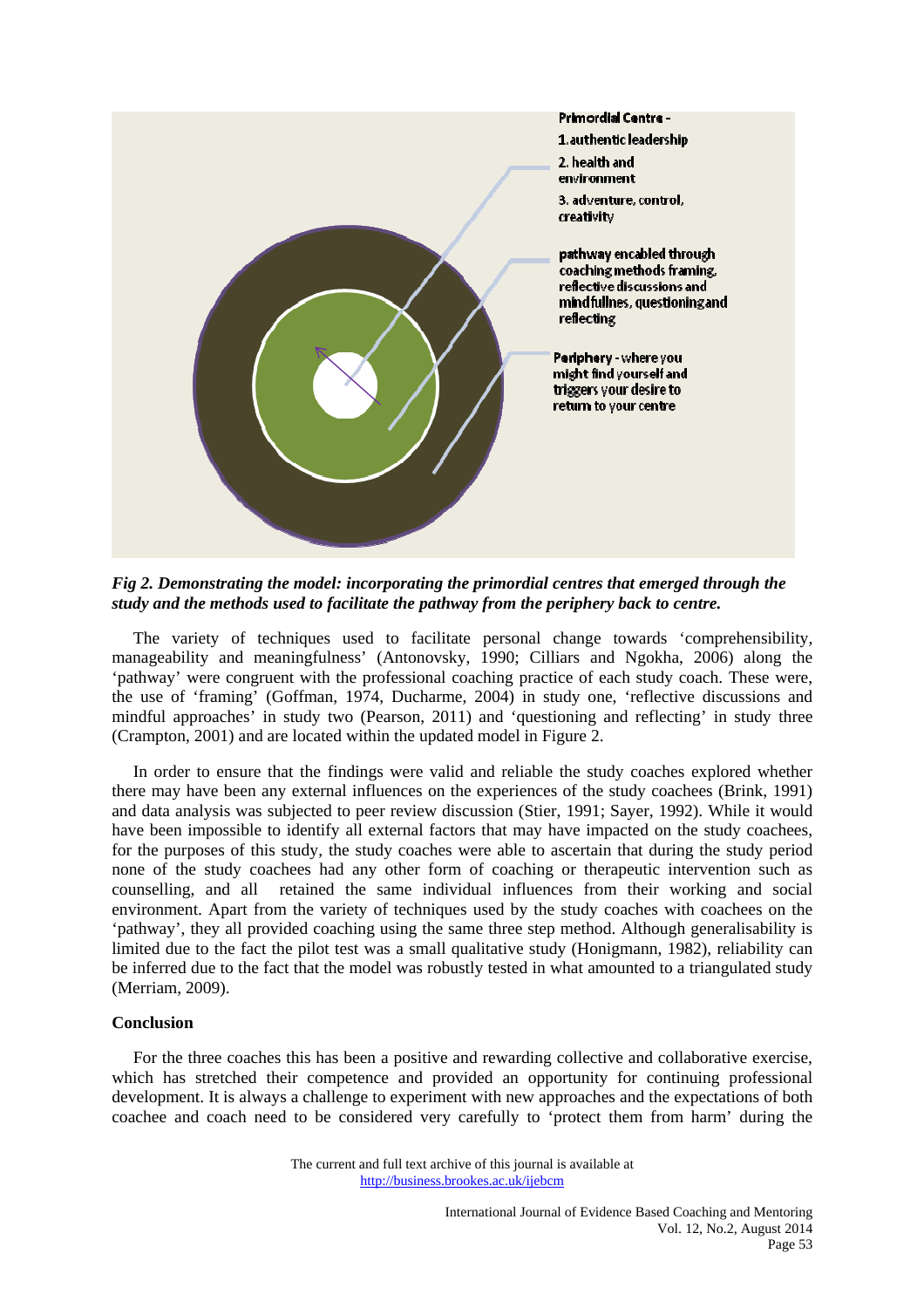research. Professionalism, self-awareness and the absolute regard for safety of the participants are at the utmost importance when pioneering new models. The theoretical foundations for the Salutogenic coaching model were robust and were applied with care and attention to ethical and professional parameters. Peer-mentoring was regularly used by the three study coaches to reflect on their work with clients. It was therefore with some relative confidence that they planned, implemented and evaluated their coaching sessions.

 The philosophy and research upon which the Salutogenic model was based (Antonovsky, 1979, 1987, 1990; De la Vega, 2009, Cilliers and Kossuth, 2002; Cilliars and Ngokha, 2006; Eriksson and Lindstrom, 2005; Sonn, 2009), support the views of the study coaches that the Salutogenic model not only aligns with the positive psychology that underpins much of coaching practice, but is worthy of further exploration and attention. Since this study was undertaken the Salutogenic model has continued to be used by the study coaches in their professional coaching practice, and they have remained vigilant about the nature of coachees' evaluation as this will go some way to provide further data. A further testing of the Salutogenic model is planned in order to: a) identify long term benefits from the approach; b) identify what coaching strategies may be adopted in order to enable coachees to locate their primordial centre; and c) evaluate any influences and differences when the Salutogenic model is used with individual and group coaching. However the fact that this first 'group of coachees seems to have received the model with positive results goes some way to legitimising it as a useful approach. The relative homogeneity of their outcomes and evaluation is encouraging.

## **References**

- Aked J., Marks, N., Cordon, C., & Thompson, S. (2008). Five ways to well-being. Foresight Project: for the Centre for well-being, NHS Confederation/NEF, Retrieved 25/7/14 from: http://www.nhsconfed.org/Publications/reports/Pages/Five-ways-to-wellbeing.aspx
- Antonovsky, A. (1979). *Health, stress and coping: New perspective on mental and physical wellbeing.* San Francisco: Jossey Bass.
- Antonovsky, A. (1987). *Unravelling the mystery of health How people manage stress and stay well.* San Francisco: Jossey Bass.
- Antonovsky. A. (1990). Lecture at the Congress for Clinical Psychology and Psychotherapy, Berlin, 19 February 1990.
- Aspinwall. L.G., Staudinger. U.M. (2003) *A psychology of human strengths: Fundamental questions and future directions for a positive psychology*. Washington: American Psychological Association.
- Avey, J.B., Luthans, F. and Jensen, S.M. (2009). Psychological capital: A positive resource for combating employee stress and turnover. *Human Resource Management*, 48 (5), 677-693.
- Becker, C.M., Glascoff, & M. A., Felts, W.M., (2010). Salutogenesis 30 Years Later: Where do we go from here? *International Electronic Journal of Health Education*, 13, 25-32.
- Bennis.W.G., & Thomas. R. J. (2002). Crucibles of Leadership. *Harvard Business Review* Sep 01, 2002.
- Biswas-Diener, R. (2010). A positive way to addressing negatives: using strengths-based interventions in coaching therapy. In G. Burns (Ed), *Happiness, healing and enhancement: Your casebook collection for applying positive psychology in therapy*. pp 291-302. Hoboken, NJ: John Wiley & Sons.
- Biswas-Diener, R., Kashdan, T.B., & Minhas, G. (2011). A dynamic approach to psychological strengths development and intervention. *The Journal of Positive Psychology*, 6 (2), 106-118.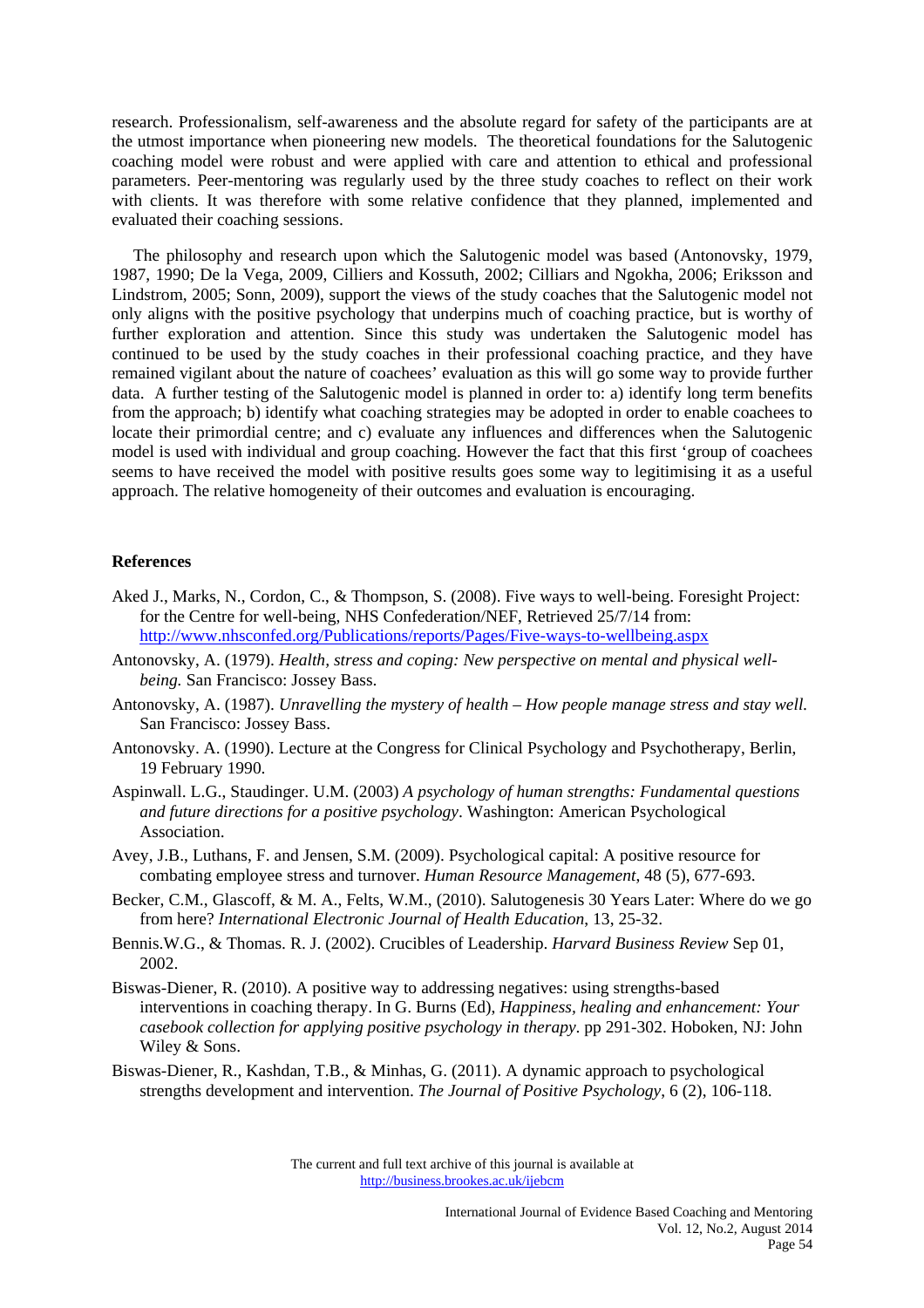- Blakey, J., & Day, I. (2012). *Challenging coaching: Going beyond traditional coaching to face the FACTS* . London: Nicholas Brealey Publishing.
- Brink, P.J. (1991). Issues of Reliability and Validity, in J.M. Morse (ed) *Qualitative nursing research. A contemporary dialogue*, London: Sage Publications.
- Brockbank. A., & McGill. I (2006). *Facilitating reflective learning through mentoring and coaching* London : Kogan Page.
- Burls, A. (2012). Contemporary ecotherapy. Applications in practice and education Unpublished Doctoral Thesis - Anglia Ruskin University (Chelmsford and Cambridge UK) for the degree of Professional Doctorate in Health and Social Care.
- Burls, A, & Caan, A.W. (2004). Social exclusion and embracement: A useful concept? *Journal of Primary Health Care Research and Development* 5, 3, 191-192.
- Campbell J (2009) Resilience: Personal and organisational, summary *LifeTimesWork*, Issue 4b. Retrieved 25/7/2014 from:

http://www.lifetimeswork.com/assets/documents/Insights/Insight%204%20Resilience%20Summa ry%20FINAL.pdf

- Carr, A. (2004). *Positive psychology: The science of happiness and human strengths*. London: Bruner-Routledge.
- Chippendale P. (2001). On values, ethics, morals and principles, A values inventory (AVI): www.minessence.net/html/aboutavi.htm.
- Cilliers, F., & Kossuth, S. (2002). The relationship between organisational climate and salutogenic functioning. *Journal of Industrial Psychology*, 28(1),8 13.
- Cilliars. F., & Ngokha, G. (2006). Confirmatory Factor Analysis on the Measurement of Five Salutogenic Constructs. *Southern Africa Business Review*, 10,1.
- Crampton. M. (2000). Empowerment of the will through life coaching. Reflections on the will, Part 1. AAP monograph, *Conversations in Psychosynthesi*s, 2, May.
- De la Vega. A.B.G. (2009). The ARC ontological coaching process: Back to the centre. *International Journal of Coaching in Organisation,* 6 (2).
- De Haan, E., & Duckworth. A. (2013). Signalling a new trend in executive coaching outcome research *International Coaching Psychology Review*, 8 (1), 6-17.
- Ducharme, M. J. (2004). The Cognitive-Behavioral approach to executive coaching. *Consulting Psychology Journal: Practice and Research*, 56 (4), 214-224.
- Edwards. J.R., Cooper. C.L. (1998). The impacts of positive psychological states on physical health: A review and theoretical framework. *Social Science and Medicine*. 27 (12), 1447-1459.

Eriksson, M., Lindstrom, B.(2005). Validity of Antonovsky's sense of coherence scale: a systematic review, *Journal of Epidemiology & Community Health*. 59, 460-466.

Evered, R.E., & Selman J.C., (1989). Coaching and the Art of Management, *Organisational Dynamics*, 18 (2), 16-32.

- Fazey. J., A. Marton., F. (2002). Understanding the space of experiential variation. *Active Learning in Higher Education.* 3 (3), 234-250.
- Fredrickson. B.L (2001). The role of positive emotions in positive psychology: The broaden and build theory of positive emotions. *American Psychologist*. 56 (3), 218-226.
- Goffman. I. (1959). *The presentation of self in everyday life*. New York: Doubleday,
- Goffman. I. (1974). *Frame analysis*. Middlesex: Penguin Books.
- Goodwin, B., Mills, C. & Spretnak, C. (2001). Participation in a living world in revision. *A Journal of Consciousness and Transformation,* 23 (3), 27.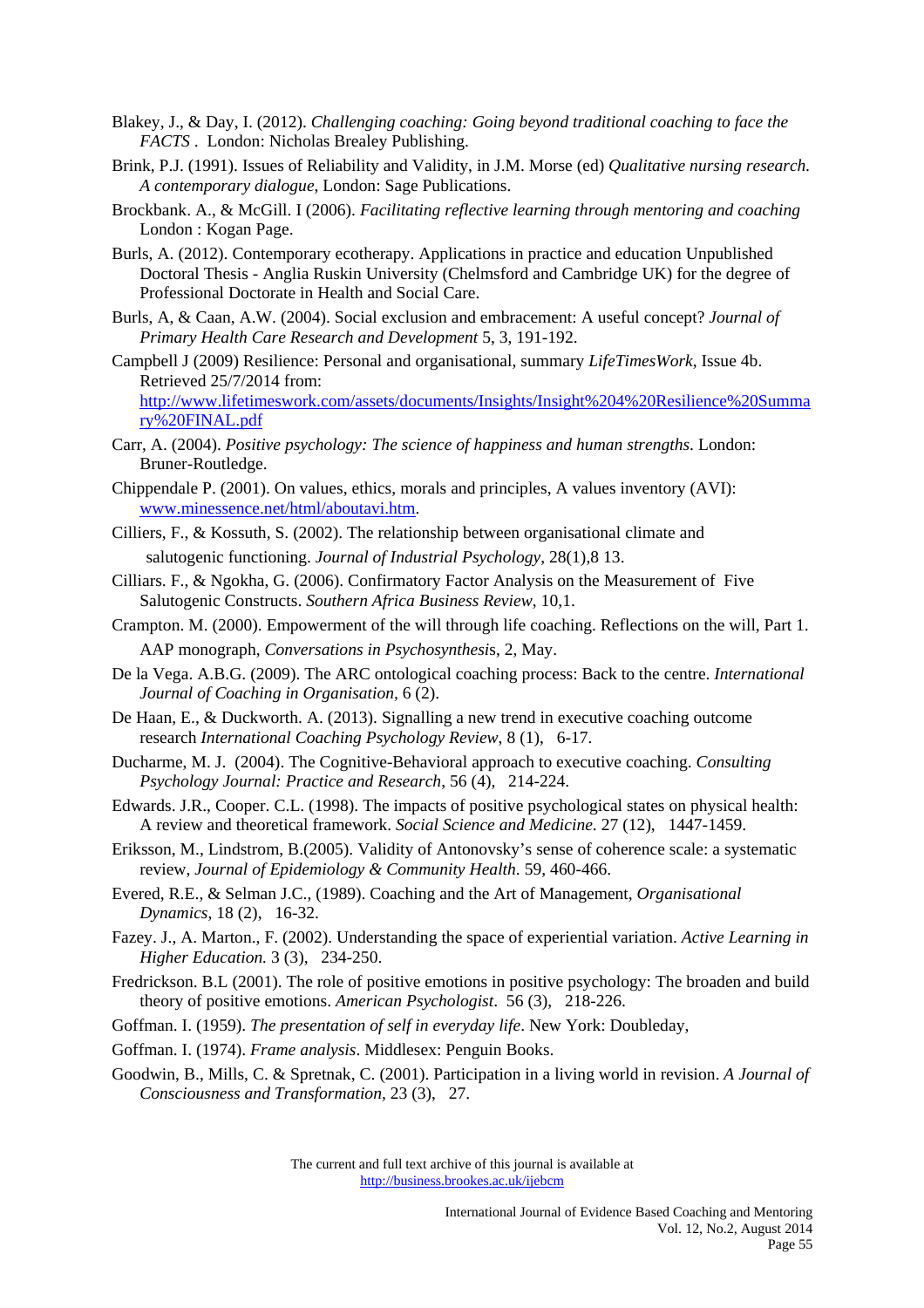- Govindji. R.P. & Linley. P.A. (2007). Strengths use, self-concordance and well-being: Implications for Strengths Coaching and Coaching Psychologists. *International Coaching Psychology Review,*  2 (2), 143-153.
- Grant. A. M., Curtayne, L., & Burton., G. (2009). Executive coaching enhances goal attainment, resilience and workplace well-being: a randomised controlled study. *The Journal of Positive Psychology,* 4 (5), 396–407
- Gray. D. (2011). Individual and organisational learning from adverse incidents. Unpublished PhD thesis. Bangor University.
- Gray. D., & Williams. S. (2012) Facilitating educational leadership: using frames to increase action. *Leadership & Organization Development Journal*, 33 (6), 583-593.
- Gyllensten K., & Palmer S., (2005). Can coaching reduce workplace stress? A quasi-experimental study, *International Journal of Evidence Based Coaching and Mentoring*, 3 (2), 75-85.
- Hackman, J.R. & Wageman, R. (2005). A theory of team coaching. *Academy of Management Review,* 30 (2), 269-287.
- Honigmann, J.J. (1982). Sampling in ethnographic fieldwork, in R.G. Burgess (ed.) *Field research: A sourcebook and field manual*, London: Routledge.
- Hultgren, U., Palmer. S., & O'Riordan. S. (2013). Can cognitive behavioural team coaching increase well-being? *The Coaching Psychologist*, 9 (2) 100-110.
- Imel, S. (1998). *Transformative learning in adulthood*. ERIC Digest No. 200. ERIC Clearing house on Adult Career and Vocational Education Columbus OH. http://www.ericdigests.org/1999- 2/adulthood.htm
- Johnston. H (1995). A methodology for frame analysis: from discourse to schema, in Johnston, H. & Kandermans, B. (Eds) *Social Movements and Culture*, pp 217-246. London: UCL Press.
- Kauffman C. (2006). Positive psychology: The science at the heart of coaching. In D.R. Stober & A.M. Grant (Eds.), *Evidence based coaching handbook: Putting best practices to work for your clients*. (231-234). Hoboken, NJ: John Wiley.
- Kellert, S. R. & Wilson, E.O. (eds.) (1993). *The biophilia hypothesis*. Washington DC: Island Press.
- Kickbusch, I. (1996). Tribute to Aaron Antonovsky 'what creates health'. *HealthPromotion International*, 11 (1), pp 5-6.
- Kickbusch, I. & Maag, D. (2008) Health literacy. In: K. Heggenhougen & S. Quah, (Eds) *International Encyclopedia of Public Health*, Vol 3. pp. 204-211. San Diego: Academic Press.
- Ladegård, G (2011). Stress management through workplace coaching: The impact of learning experiences *International Journal of Evidence Based Coaching and Mentoring,* 9 (1), pp 29 – 43.
- Ladkin, D. (2010). Enacting the 'true self', Towards a theory of embodied authentic leadership. *The Leadership Quarterly*. 21 (1), pp 64–74.
- Lebel, J. (2003). In Focus- Health: an ecosystem approach, Ottawa, Canada: International Development Research Centre. Retrieved 25/7/2014 from: http://idlbnc.idrc.ca/dspace/bitstream/10625/47809/1/IDL-47809.pdf
- Linley, P.A., & Garcea, N. (2011). Creating positive social change through building positive organizations: Four levels of interventions. In R.Biswas-Diener (Ed.), *Positive Psychology as a mechanism foe social change*. Ultrecht, The Netherlands: Springer.
- Luthans, F., Avey, J.B., Avolio & B.J., Peterson S.J. (2010). The development and resulting performance impact of positive psychological capital. *Human Resource Development Quarterly*, 21 (1), pp 41-67.
- Luthans, F., Avolio, B.J., Avey, J.B., Norman, S.M. (2007). Positive psychological capital: Measurement and relationship with performance and satisfaction. *Personnel Psychology*, 60 (3), 541-572.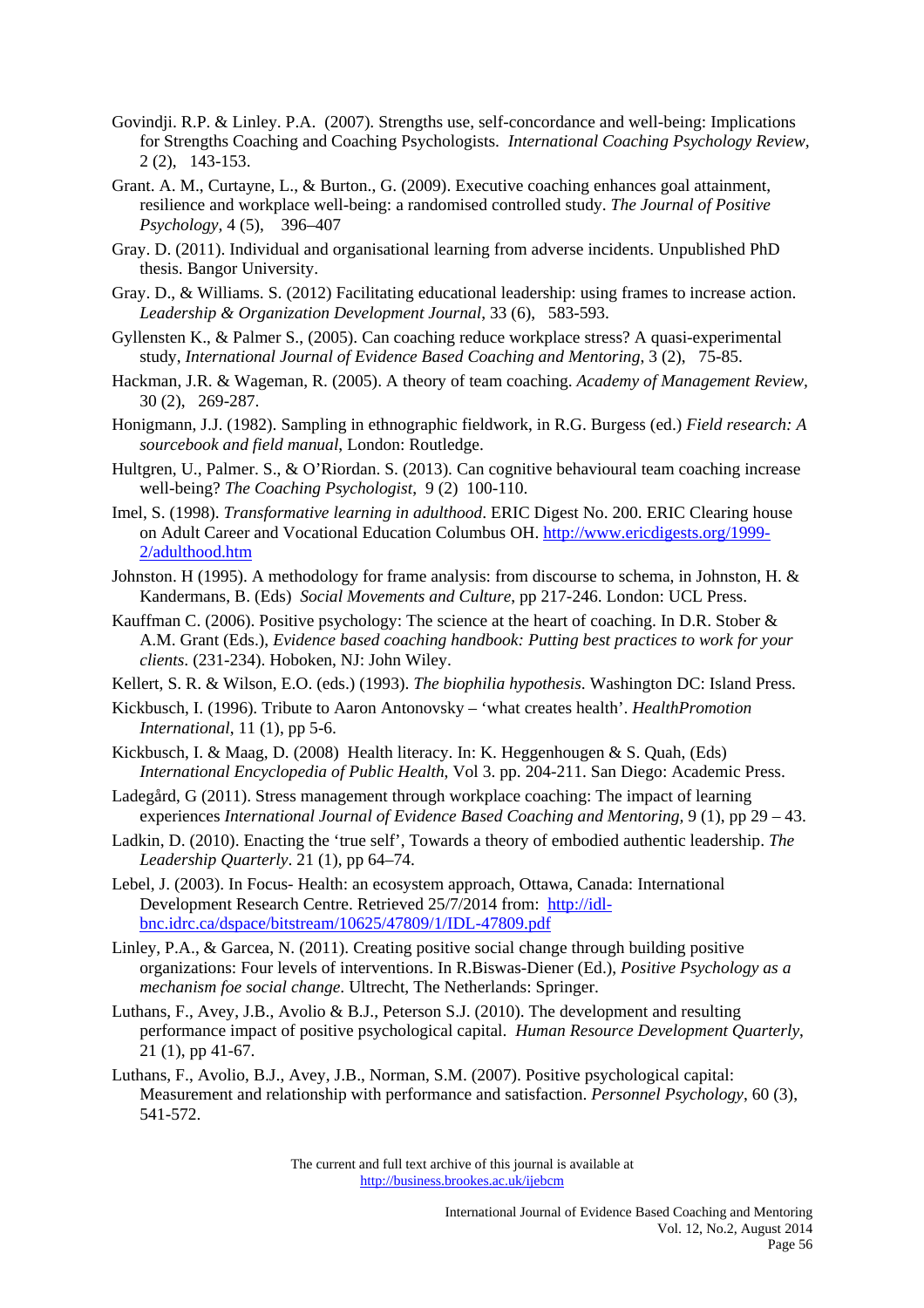- Kaplan, R. and Kaplan, S. (1990). Restorative experience: the healing power of nearby nature. In: Francis M, Hester, R.T. Jr (eds) *The meaning of gardens: idea, place and action*. Cambridge, MA: MIT Press 238–243.
- Kossuth. S.P., & Cilliers, F. (2002). The relationship between leadership dimensions, cultural beliefs and salutogenic functioning. *South African Journal of Labour Relations*, 26(1), pp65 95.
- McGill. I., & Brockbank. A. (2004). *The Action Learning Handbook*. London : Routledge-Falmer.
- Meadows, D.H. (2008). *Thinking in systems: a primer*. Vermont: Chelsea Green Publishing.
- Merriam, S. B. (2009). *Qualitative Research: A Guide to Design and Implementation*. San Francisco, CA: John Wiley & Sons.
- Mezirow. J. (1990). How critical reflection triggers transformative learning. In J. Mezirow & Associates (Eds), *Fostering critical reflection in adulthood: A guide to transformative and emancipatory learning*. San Francisco: Jossey Bass.
- O'Connor J. & Seymour J. (1990) *Introducing NLP*. Harper Element, London. p.83.
- Osman, M. (2012). The effects of self set or externally set goals on learning in an uncertain environment. *Learning and Individual Differences*, 22 (5), pp 575-584.
- Palmer, S., Cooper, C. & Thomas, K. (2003). *Creating a Balance: Managing Stress*. London: British Library.
- Parkes, M.W. & Horwitz, P. (2009). Water, ecology and health: ecosystems as settings for promoting health and sustainability. *Health Promotion. International*. 24 (1), pp 94-102.
- Passmore, J., & Fillery-Travis. A. (2011). A critical review of executive coaching research: a decade of progress and what's to come. *Coaching: An International Journal of Theory, Research and Practice*, 4 (2), pp70-88.
- Pearson E. S. (2011). The 'how-to' of health behaviour change brought to life: a theoretical analysis of the Co-Active coaching model and its underpinnings in self-determination theory. *Coaching: An International Journal of Theory, Research and Practice*, 4 (2), pp 89-103
- Peltier, B. (2001). *The Psychology of Executive Coaching: Theory and Application*. New York: Brunner-Routledge.
- Pound K., (2012). Internal and External Locus of Control: Who's in Charge?" http://keithpounds.com/?author=1
- Rotter, J.B. (1990). Internal Versus External Control of Reinforcement. A Case History of a Variable. *American Psychological Association*, 45 (4), pp 489-493.
- Sayer. A. (1992). *Method in Social Science: A Realist Appr*oach. London: Routledge.
- Schwandt. T.A (1994). Constructivist, Interpretivist Approaches to Human Inquiry. In Denzin, N.K. & Lincoln, Y.S. (Eds) *Handbook of Qualitative Research*. London: Sage Publications
- Schwartz, J., & Stapp, H.P., & Beauregard. M. (2005). Quantum physics in neuroscience and psychology: a neurophysical model of mind-brain interaction. *Philosophical Transactions,* 360 (1458), 1309-1327.
- Seligman, M. (2007). Positive Psychology Centre. University of Pennsylvania. Retrieved 25/7/2014 from: http://www.ppc.sas.upenn.edu/index.html
- Sonn. S.(2009). *Investigating the relationship between salutogenesis and organisation engagement in a manufacturing corporation*. unpublished MBA thesis . Gordon Institute of Business Science, University of Pretoria.
- Steg, L. & Vlek, C. (2009). Encouraging pro-environmental behaviour change: An integrative review and research, *Journal of Environmental Psychology*, 29 (3), pp 309-317.
- Steger, M. F. (2009). Meaning of life, In Snyder, C.J. & Lopez, S.J. (Eds) *The Oxford handbook of positive psychology*, 2nd ed, pp 679-688. Oxford, UK: Oxford University Press.